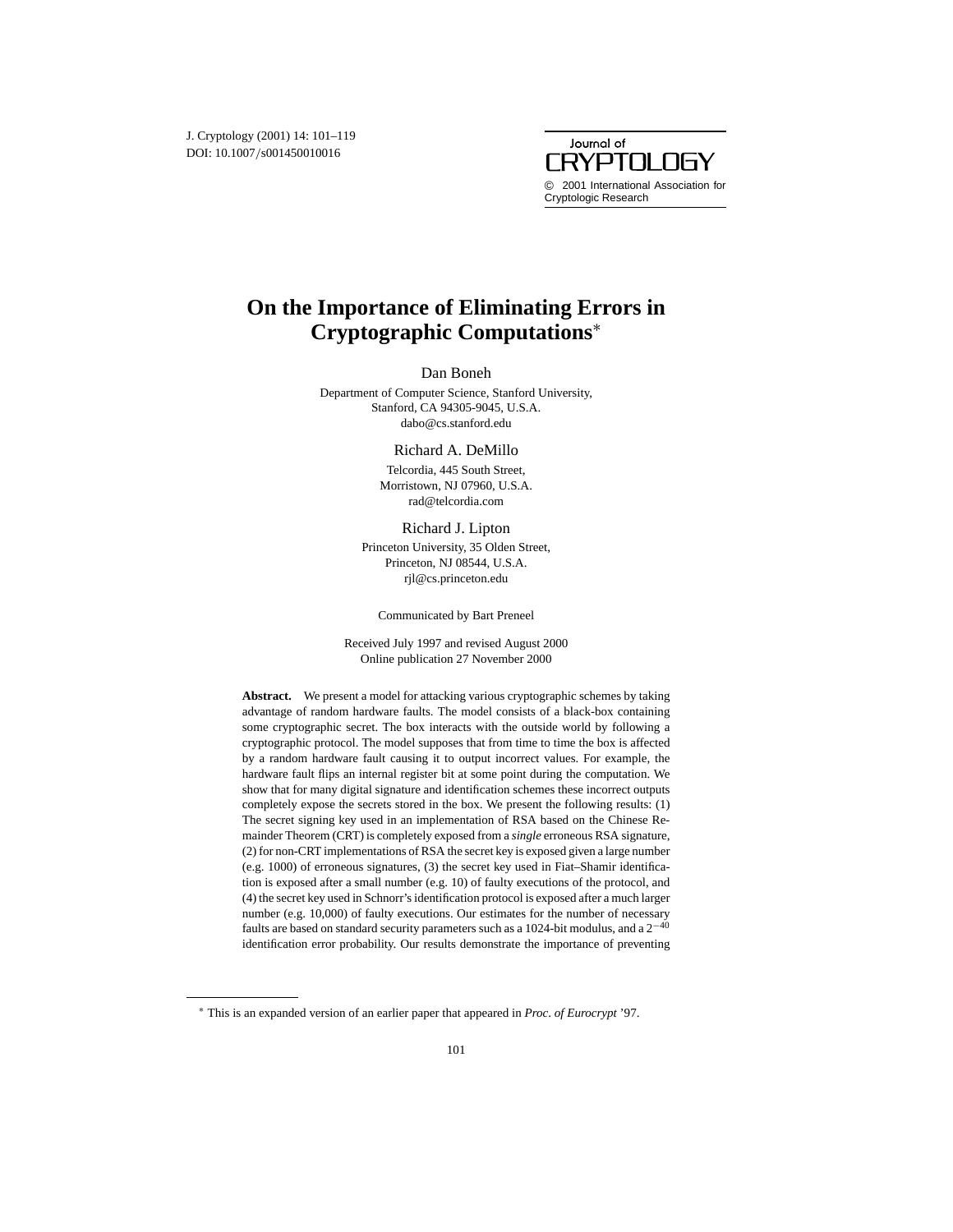errors in cryptographic computations. We conclude the paper with various methods for preventing these attacks.

**Key words.** Hardware faults, Cryptanalysis, RSA, CRT, Fiat–Shamir identification, Schnorr identification, Public key systems, Identification protocols.

### **1. Introduction**

Direct attacks on the famous RSA cryptosystem seem to require that one factors the modulus. Therefore, it is interesting to ask whether there are attacks that avoid this. The answer is yes: the first was an attack due to Kocher [14] based on timing. Kocher observed that the secret key can be obtained by precisely measuring the *time* that operations took. This allows one to attack the system without directly factoring the modulus. More powerful attacks, due to Kocher et al. [15], show how to obtain the secret key by measuring a device's *power* consumption during decryption.

We present another type of attack that also avoids directly factoring the modulus. We essentially use the fact that from time to time the hardware or software performing the computations *may* introduce errors. We show that erroneous cryptographic values (e.g. erroneous RSA signatures) jeopardize security by enabling an attacker to expose secret information. We describe a number of environments where the attack may apply:

**Certificate Authority.** A certificate authority (CA) issues certificates to various entities. During certificate generation, the CA uses its private key to sign the data contained in the certificate [18]. The CA's private key is highly guarded since anyone possessing the private key can issue fake certificates. Suppose that during certificate generation a rare computer error on the CA's machine (hardware or software) results in a certificate containing an erroneous CA signature. We show that such invalid certificates can completely expose the CA's private key. At the extreme, a *single* erroneous certificate is sufficient to recover the CA's private key. Note that typically the user is alerted whenever an invalid certificate is received, at which point the user could try to exploit this certificate to attack the CA's key.

Web Server. A web server uses a secret key to authenticate itself to a web browser and to establish a secure session with the browser. Suppose that during key exchange, a rare computer error on the web server causes it to miscalculate. The resulting value sent to the browser can completely expose the server's private key.

**Smartcard.** Smartcards are typically used to authenticate their owners and sign certain contracts on behalf of their owners. As before, a glitch in the smartcard's processor may cause it to send an erroneous value to the outside world. These values expose the secret keys stored on the card.

**Obfuscated Keys.** Several software products contain an embedded secret key. The secret key is "hidden" in the software so that it is supposedly hard to extract from the executable. For example, several software audio players running on desktop computers contain a secret key used to defend against music piracy. The embedded key is used to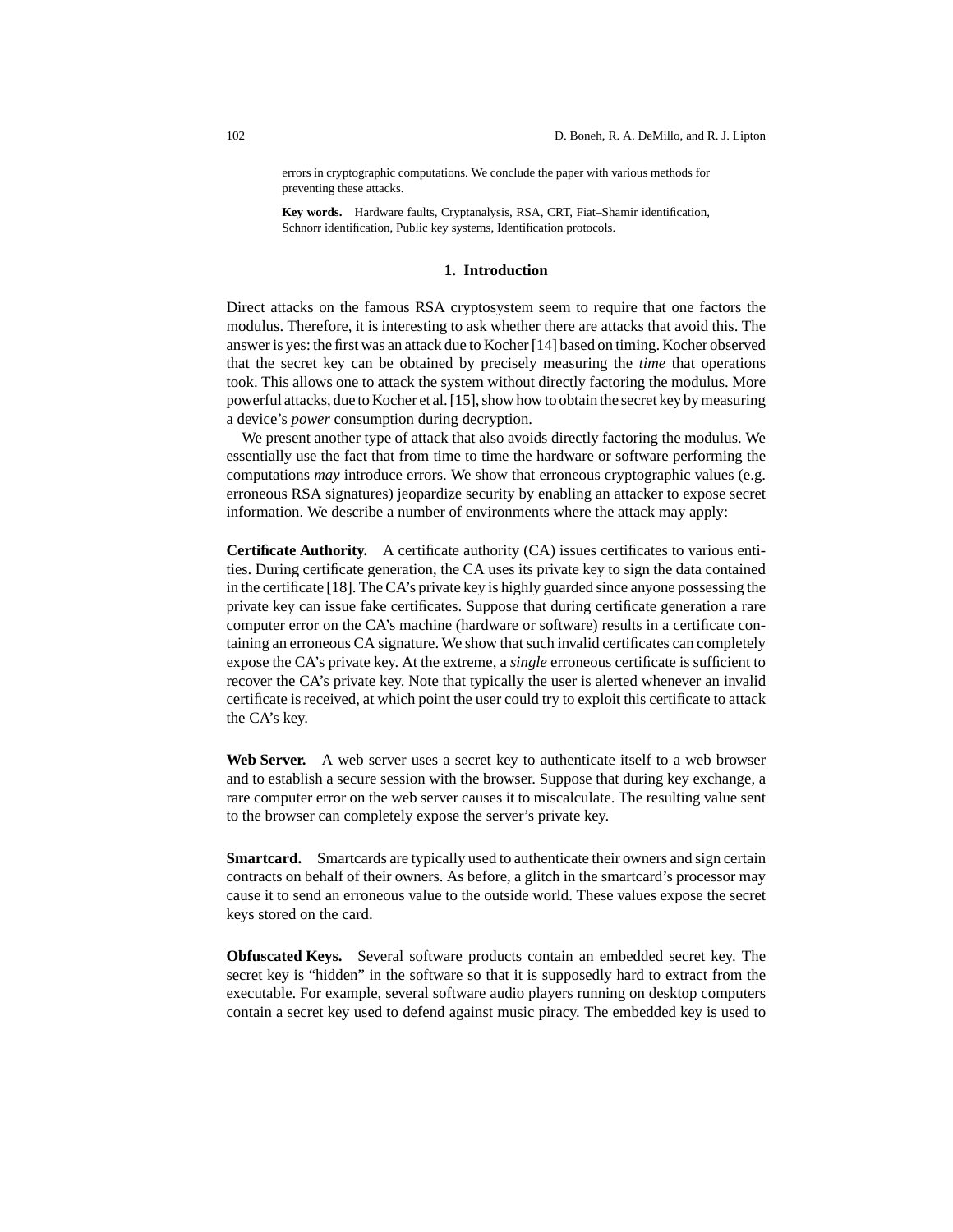decrypt encrypted music sent to the user. To extract the embedded key, an attacker could randomly add a single instruction to the decryption code, thus causing the decryption process to malfunction. The invalid decryptions produced expose the secret key embedded in the player. This attack extracts the secret key without reverse engineering the software.

One may wonder whether hardware or software errors are a concern. After all, most hardware and software used in every day life appears to be reliable. Nevertheless, several scenarios may enable an adversary to collect and possibly cause faults. We group these into three categories.

Latent Faults. Latent errors are hardware or software bugs that are difficult to catch. As an example, consider Intel's floating point division bug [12]. A crypto library using a faulty floating point unit for multi-precision arithmetic may, on rare occasions, generate incorrect values. Similarly, latent *software* bugs in the multi-precision package could also lead to incorrect results.

**Transient faults.** Transient faults are random hardware glitches that cause the processor to miscalculate. These may be caused by power glitches, high temperature, static electricity, etc. A transient error that takes place during signature generation will result in an invalid signature.

**Induced Faults.** When an adversary has physical access to a device she may try to induce hardware faults purposely. For instance, one may attempt to attack a tamperresistant device by deliberately causing it to malfunction. See the discussion by Anderson and Kuhn [1] for examples of tampering with tamper resistant devices. Fortunately, most smartcards have built in sensors to detect various forms of tampering. Hence, it is likely that the cost of inducing useful faults is higher than the potential gains.

## 1.1. *The Attack Model*

Throughout the paper our model consists of a black-box interacting with the outside world according to a predefined protocol. The black-box contains secret keys that are inaccessible to the outside world. For example, a CA may be viewed as a black-box that issues certificates on demand. The CA's private key is stored inside the box. The adversary's goal is to interact with the black-box and extract the secret keys stored in it using only the values output by the box. The assumption is that, on rare occasions, errors within the box machinery (either hardware or software) cause it to output incorrect values. The attacks described in the paper show how these values enable an adversary to deduce the secret keys stored inside the box.

The attack described in Section 2.2 is the most powerful and is capable of dealing with arbitrary errors. Other attacks in the paper assume more "hardware-like" errors. We refer to these more specialized errors as *register faults*. The idea is as follows: suppose that at some point during a computation (such as signature generation) a temporary value stored in a register is corrupted. More precisely, one bit in the register flips between the time the value is loaded onto the register and the time it is read out of the register. The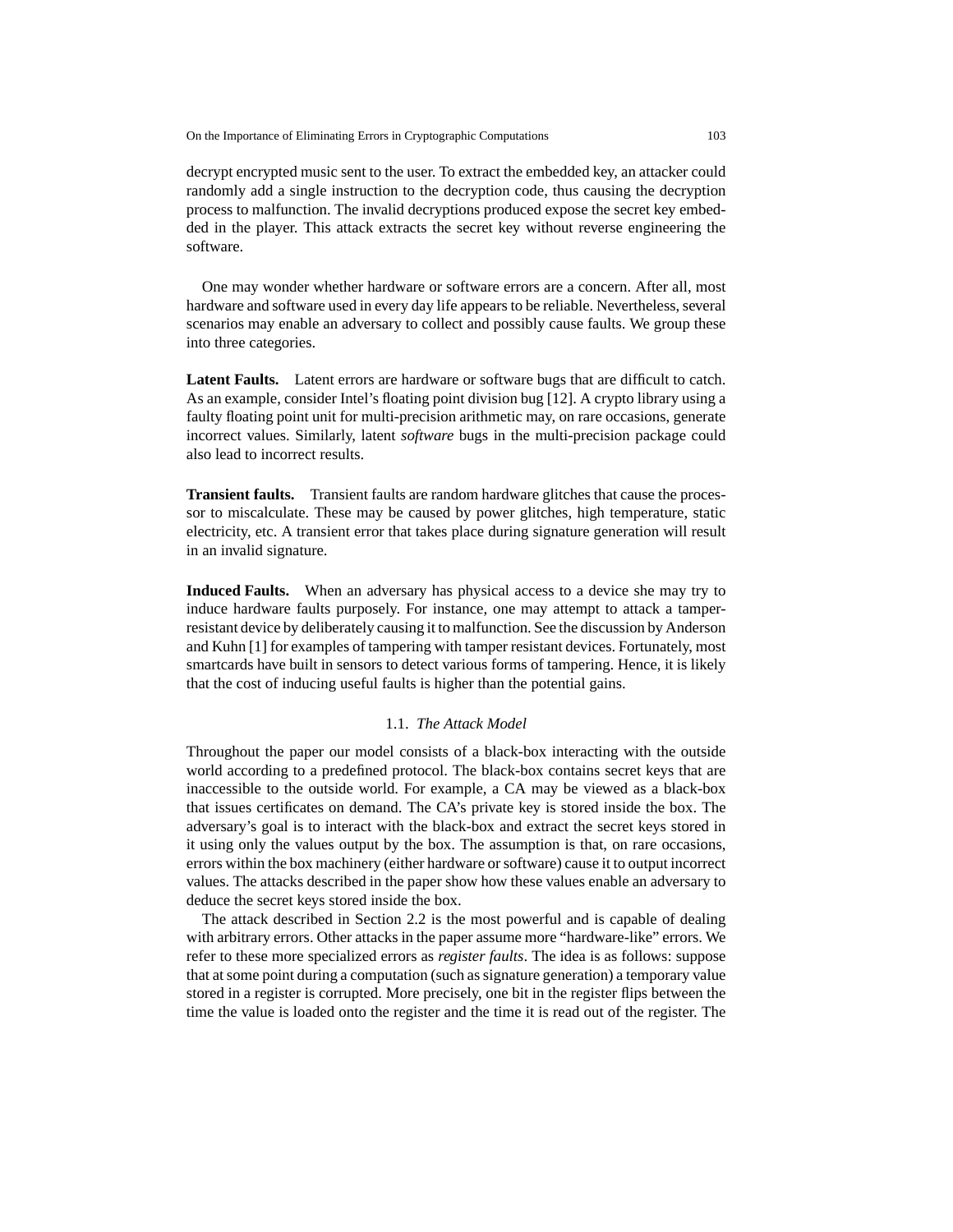bit flip causes one of the register bits to flip from a "1" to a "0" or vice versa. Typically, the bit flip results from a premature power drain on one of the register cells. We will show that the secret keys used in several cryptographic schemes are completely exposed in the presence of register faults.

## 1.2. *Summary of Results*

Our attack is effective against several cryptographic schemes such as the RSA system and Rabin signatures [21] as well as several identification protocols. As expected, the effectiveness of the attack depends on the exact implementation of each of these schemes. We briefly review the results:

• For public key systems we present the following results:

**RSA** + **CRT.** For an implementation of RSA based on the Chinese Remainder Theorem (CRT) we show that given *one* erroneous RSA signature one can efficiently factor the RSA modulus with high probability. The same approach can also be used to attack Rabin's signature scheme. Our attack shows that one invalid signature along with a valid signature on the same message is sufficient for factoring the modulus. A later improvement due to Lenstra [16] shows that an invalid signature along with the original message to be signed is sufficient.

**RSA.** Register faults can be used to attack other implementations of the RSA system though many more erroneous signatures are required. When an *n*-bit RSA modulus is used the number of required faults is  $O(n)$ .

• For identification schemes we show the following:

**Fiat–Shamir.** A few erroneous executions of the Fiat–Shamir identification protocol [8] enable an adversary to recover the private key of the party trying to authenticate itself. When a single execution of the protocol has security 2<sup>−</sup>*<sup>t</sup>* we require  $O(t)$  erroneous executions. Furthermore, in case the prover is a smartcard the adversary mounts the attack by inducing a register fault while the card is waiting for a challenge. Thus, precise timing of the induced register fault is not necessary. **Schnorr.** Similar results hold for Schnorr's identification protocol [22] though a larger number of erroneous executions is necessary. When an *n*-bit modulus is used the number of executions is  $O(n \log n)$ . The attack uses faults that corrupt the prover while it is waiting for a challenge from the verifier.

Since the initial publication of our results several authors devised attacks based on faults for other cryptographic systems. Biham and Shamir [5] presented elegant and novel attacks on DES. Some of their techniques can be used to recover the secret key of a *totally unknown cipher*. Anderson and Kuhn [2] used a different fault model to obtain attacks against symmetric ciphers. Bao et al. [3] devised fault attacks against DSS and several other signature schemes. Joye et al. [13] noted that CRT attacks (described in the next section) can also be mounted against several elliptic curve systems. Finally, Zheng and Matsumoto [24] showed how faults in the random number generator can be used to attack systems.

It is important to emphasize that the attacks described in this paper are currently theoretical. We are not aware of any published results physically experimenting with this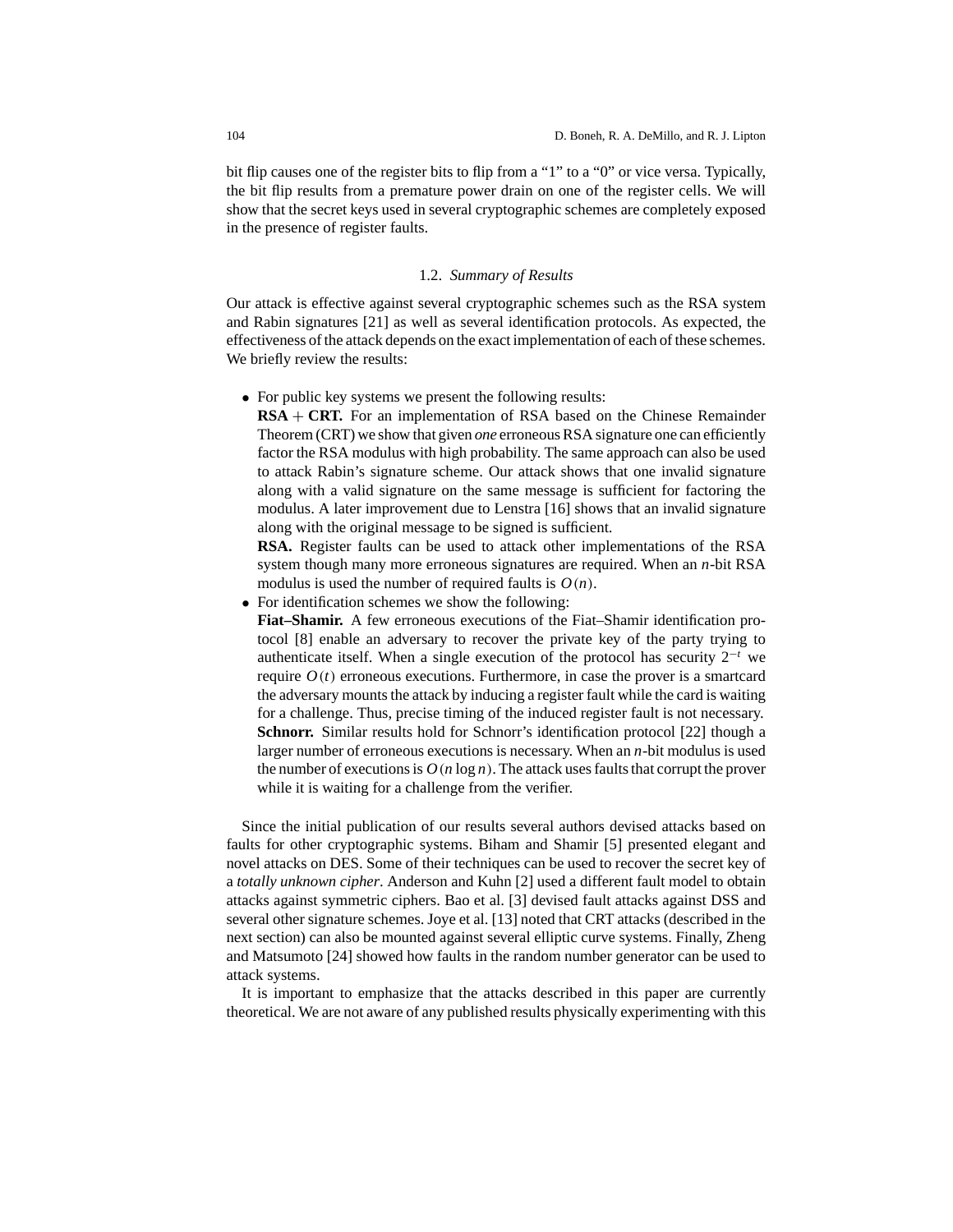type of attack. The purpose of these results is to demonstrate the danger that hardware or software bugs pose to various cryptographic systems. In conjunction with Kocher's work our results show that a pure mathematical analysis of a cryptographic algorithm is insufficient. One must also analyze the actual implementation to ensure it does not leak timing or power information and never outputs faulty values.

There are many ways to prevent attacks based on hardware faults. The simplest solution is to ensure the black-box verifies the values it computes before sending them out to the outside world. In protocols where the black-box has to keep some state (such as in identification protocols) our results show the importance of protecting the registers storing the state information using error detection bits. Preventing errors is crucial in many areas unrelated to cryptography. For instance, special precautions are taken to ensure error-free computations in core memories of large computers [17], in computers onboard satellites crossing the Van Allen belt, and many other embedded control systems. Scientists working in these areas may not be aware that their techniques are also critical for securing cryptographic implementations. We discuss methods for preventing errors in cryptographic computations in Section 4.

We note that FIPS publication 140-1 [9] suggests that hardware faults may compromise the security of a module. Our results explicitly demonstrate the extent of damage caused by such faults. We give algorithms that show how certain faults can expose sensitive security information. FIPS 140-1 also specifies a list of self-tests a module should apply to itself. Our results suggest that these tests are insufficient and a full verification of computed values is necessary.

## **2. RSA's Vulnerability to Hardware Faults**

We are now ready to describe the various attacks. We begin by describing RSA's vulnerability to hardware faults.

# 2.1. *The RSA System*

Let  $N = pq$  be a product of two large primes each  $n/2$  bits long. To sign a message  $x \in$  $\mathbb{Z}_N$  using RSA one computes  $S = x^d \mod N$  where *d* is a secret signing exponent.<sup>1</sup> The computationally expensive part of signing using RSA is the modular exponentiation of *x*. For efficiency most implementations exponentiate as follows: using repeated squaring they first compute  $S_1 = x^d \mod p$  and  $S_2 = x^d \mod q$ . They then use CRT to construct the signature  $S = x^d \mod N$ . This last CRT step takes negligible time compared with the two exponentiations. It is done by computing  $S = aS_1 + bS_2$  mod *N* for some predefined constants  $a, b \in \mathbb{Z}_N$ .

Exponentiation using CRT is much faster than repeated squaring modulo *N*. To see this observe that  $S_1 = x^d \mod p = x^{d \mod (p-1)} \mod p$ . Usually *d* is of order *N* while *d* mod (*p*−1) is of order *p*. Consequently, computing *S*<sup>1</sup> requires half as many multiplications as computing *S* directly. In addition, intermediate values during the computation of *S*<sup>1</sup> are only half as big—they are in the range [1, *p*] rather than [1, *N*]. When quadratic

<sup>1</sup> Note that for simplicity we assume the message *x* is an integer in the range 1 to *N*. Usually one uses a hash and a formatting function to convert the message into an integer in that range [19], [4].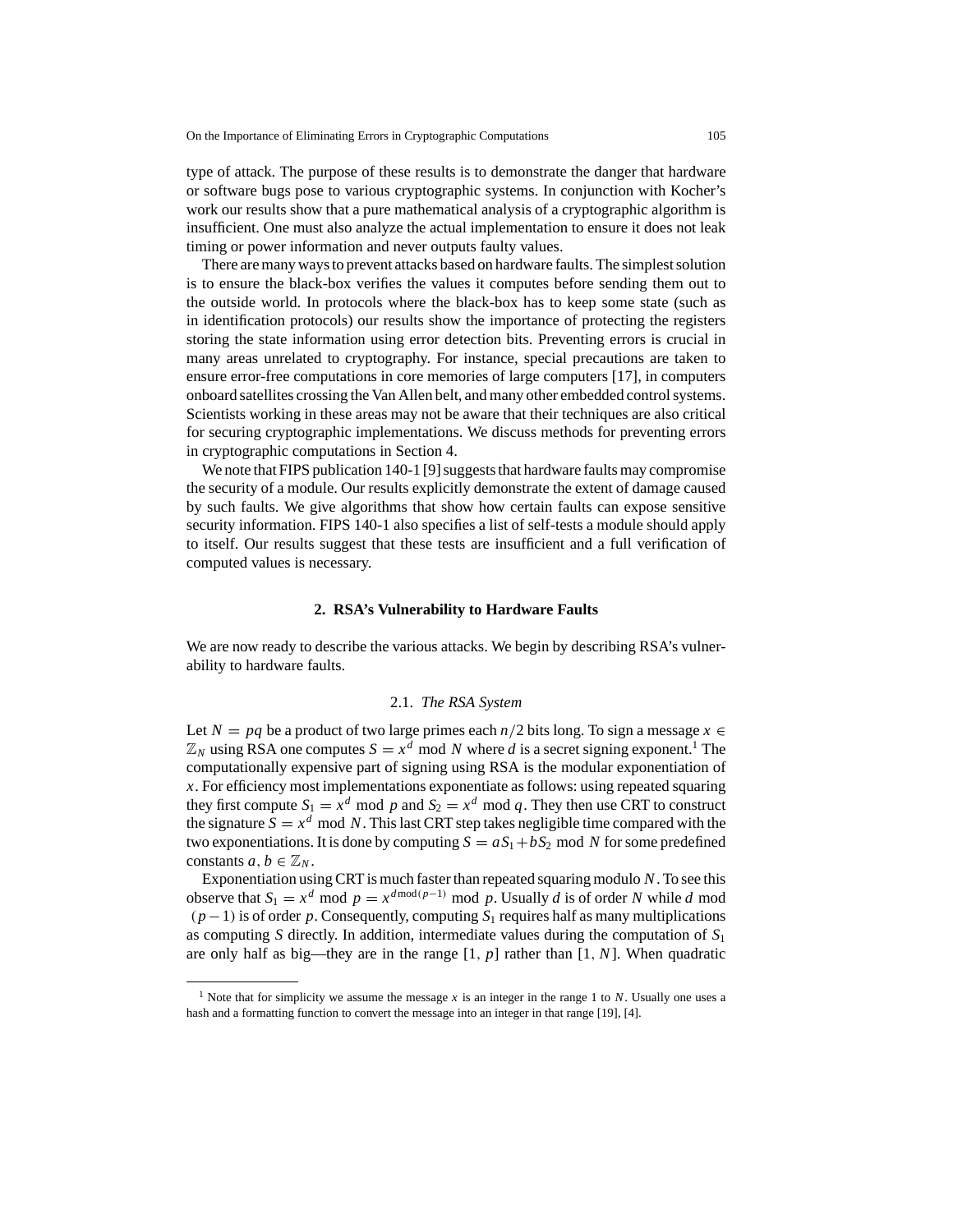time multiplication is used, multiplying two numbers in  $\mathbb{Z}_p$  takes a quarter of the time as multiplying elements in  $\mathbb{Z}_N$ . Hence, computing  $S_1$  takes an eighth of the time of computing *S* directly. Computing both *S*<sup>1</sup> and *S*<sup>2</sup> takes a quarter of the time of computing *S* directly. Thus, CRT exponentiation is *four times* faster than direct exponentiation. This is why RSA with CRT is the preferred method for generating RSA signatures [18, p. 613], [20].

## 2.2. *An Attack on "RSA–CRT"*

We show that RSA with CRT is especially susceptible to software or hardware errors. The attack enables us to factor the modulus *N*. The attack is based on obtaining two signatures of the same message. One signature is the correct one; the other is a faulty signature.

Let  $x \in \mathbb{Z}_N$  be a message and let  $S = x^d \mod N$  be a valid RSA signature of *x*. Let  $\hat{S}$ be a faulty signature. Recall that *S* is computed by first computing  $S_1$  and  $S_2$ . Similarly,  $\hat{S}$  is computed by first computing  $\hat{S}_1$  and  $\hat{S}_2$ . Suppose that during the computation of  $\hat{S}$ an error occurs during the computation of only *one* of  $\hat{S}_1$ ,  $\hat{S}_2$ . Without loss of generality, suppose a hardware fault occurs during the computation of  $\hat{S}_1$  (i.e.  $S_1 \neq \hat{S}_1$  mod *p*) but no fault occurs during the computation of  $\hat{S}_2$  (i.e.  $\hat{S}_2 = S_2$ ). Then  $S = \hat{S} \text{ mod } q$ , but  $S \neq \overline{S}$  mod *p*. Therefore,

$$
\gcd(S - \hat{S}, N) = q
$$

and so *N* can be easily factored.

We see that using one faulty signature and one correct signature the modulus *N* can be efficiently factored. The above attack works under a very general fault model. It makes no difference what type of error or how many errors occur in the computation of *S*1. All we rely on is the fact that faults occur in the computation modulo only one of the primes. To obtain both a correct signature and a faulty signature of the *same* message an attacker can query the black-box on the same message multiple times. Since standard signature formats (e.g. PKCS1) do not involve any randomness, the same *x* will be fed through the signing engine every time.

Based on our results Lenstra [16] observed that one faulty signature of a known message  $x$  is sufficient. There is no need to obtain a valid signature as well. For completeness we describe Lenstra's improvement here. Let  $S = x^d \mod N$ . Let  $\hat{S}$  be a faulty signature obtained under the same model as above, that is  $S = \hat{S} \text{ mod } q$  but  $S \neq \hat{S} \text{ mod } p$ . Then  $x = \hat{S}^e$  mod *q* but  $x \neq \hat{S}^e$  mod *p*, where *e* is the public exponent used to verify the signature, i.e.  $S^e = x \text{ mod } N$ . It now follows that

$$
\gcd(x - \hat{S}^e, N) = q.
$$

Lenstra's improvement shows that as long as the entire signed message  $x$  is known, a single interaction with the black-box resulting in an invalid signature  $\hat{S}$  is sufficient for factoring the modulus.

## 2.2.1. *Attacks on Other Systems Using CRT*

The attack on CRT implementations applies to other cryptosystems as well. For instance, the same attack applies to Rabin's signature scheme [21]. A Rabin signature of a number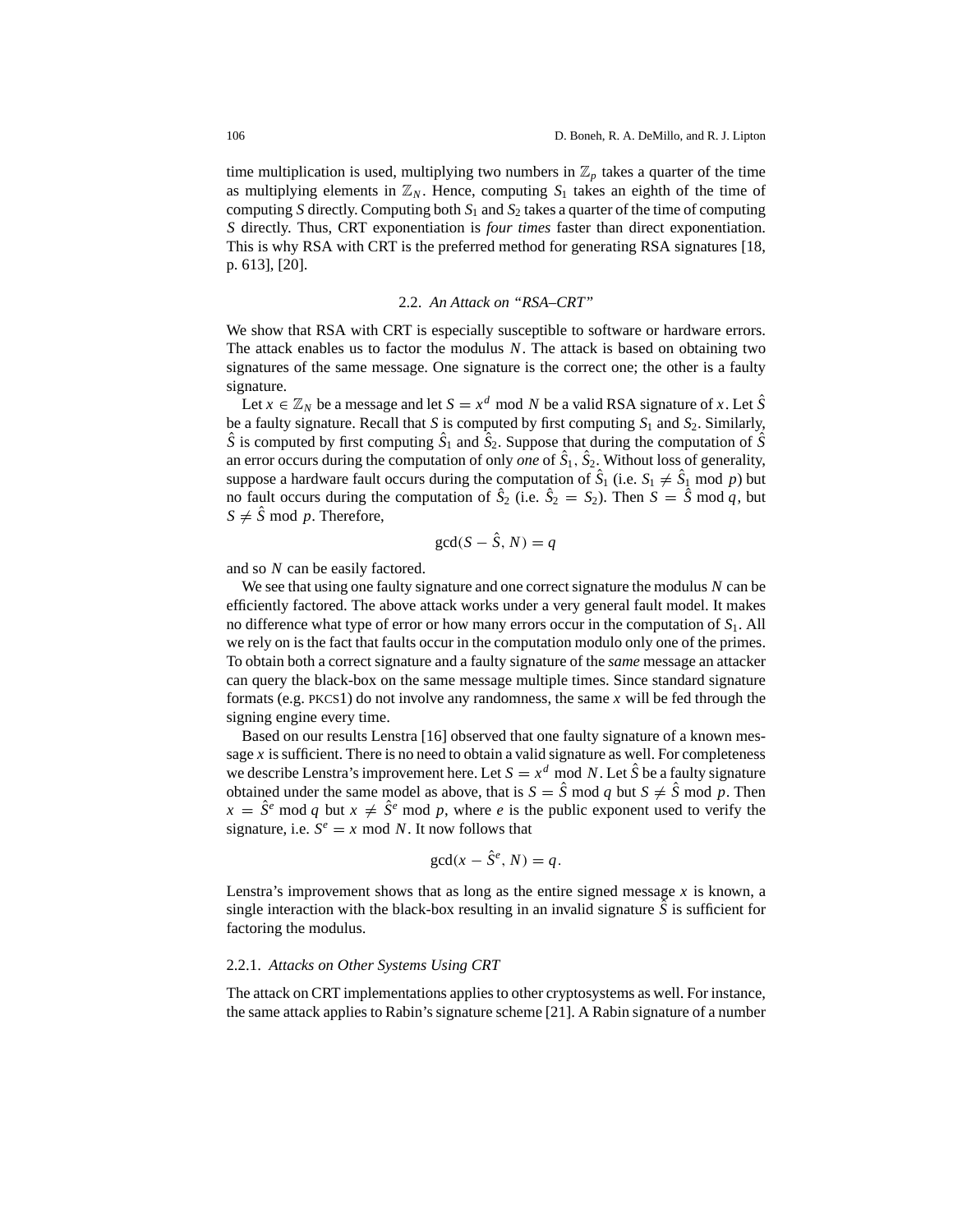*x* mod *N* is the modular square root of *x*. When the extraction of square roots modulo a composite uses CRT the same attack as above applies. Other attacks on systems using CRT are described in [13].

## 2.3. *An Attack on RSA without CRT*

In the previous section we observed that RSA–CRT is susceptible to hardware or software errors. In this section we show that using register faults it is possible to attack other implementations of RSA as well. The attack is not as practical as attacks on RSA–CRT. Nevertheless, it illustrates the vulnerability of non-CRT implementations.

Let *N* be an *n*-bit RSA composite and let *d* be a secret exponent. The exponentiation function  $x \rightarrow x^d$  mod N is often computed using the following algorithm (we let  $d = d_{n-1}d_{n-2}\cdots d_1d_0$  be the binary representation of *d*):

#### **Algorithm 1**

**init** 
$$
y \leftarrow x
$$
 ;  $z \leftarrow 1$ .  
\n**main** For  $k = 0, ..., n - 1$ .  
\nIf  $d_k = 1$ , then  $z \leftarrow z \cdot y \pmod{N}$ .  
\n $y \leftarrow y^2 \pmod{N}$ .  
\nOutput *z*.

When the above algorithm is used, several faulty signatures are sufficient to recover the secret key *d*. Here faulty signatures refer to signatures obtained in the presence of register faults (see Section 1.1). The attack uses erroneous signatures of *random* messages in  $\mathbb{Z}_N$ (as opposed to chosen messages). Furthermore, the attacker need not obtain the correct signature of any of the messages nor does she need to obtain multiple signatures of the same message.

The attack proceeds as follows: the attacker asks the black-box to sign messages  $M_1, M_2, \ldots, M_l$ . The attacker collects the responses until she has sufficiently many erroneous signatures  $\hat{S}_i$ . The pairs  $\langle M_i, \hat{S}_i \rangle$  are then used to deduce the secret signing key *d*. We assume that for each pair  $\langle M_i, \hat{S}_i \rangle$  a *single* register fault occurs during the computation of  $\hat{S}_i$ . The fault occurs at a random iteration during the exponentiation algorithm and flips one bit of the value stored in the variable *z*. The following result was the starting point of our research on fault-based cryptanalysis.

**Theorem 2.1.** *Let*  $N = pq$  *be an n-bit RSA modulus. For any*  $1 \leq m \leq n$ , *given*  $(n/m)$  log(2*n*) *pairs*  $\langle M_i, \hat{S}_i \rangle$ , the secret exponent d can be extracted from a black-box implementing the above exponentiation algorithm with probability at least  $\frac{1}{2}.$  The proba*bility is over the location of the register faults and the random messages*  $M_i \in \mathbb{Z}_N$ . The al*gorithm's running time is dominated by the time it takes to perform*  $O((2^m n^3 \log^2 n)/m^2)$ *full modular exponentiations* mod *N*.

*Remark*. Taking  $m = \log 2n$  shows that the secret *d* can be recovered using *n* faults and  $O(n^4 \cdot \log^2 n)$  modular exponentiations. With  $m = 1$  the secret *d* can be found using *n* log *n* faults and  $O(n^3 \cdot \log^2 n)$  exponentiations.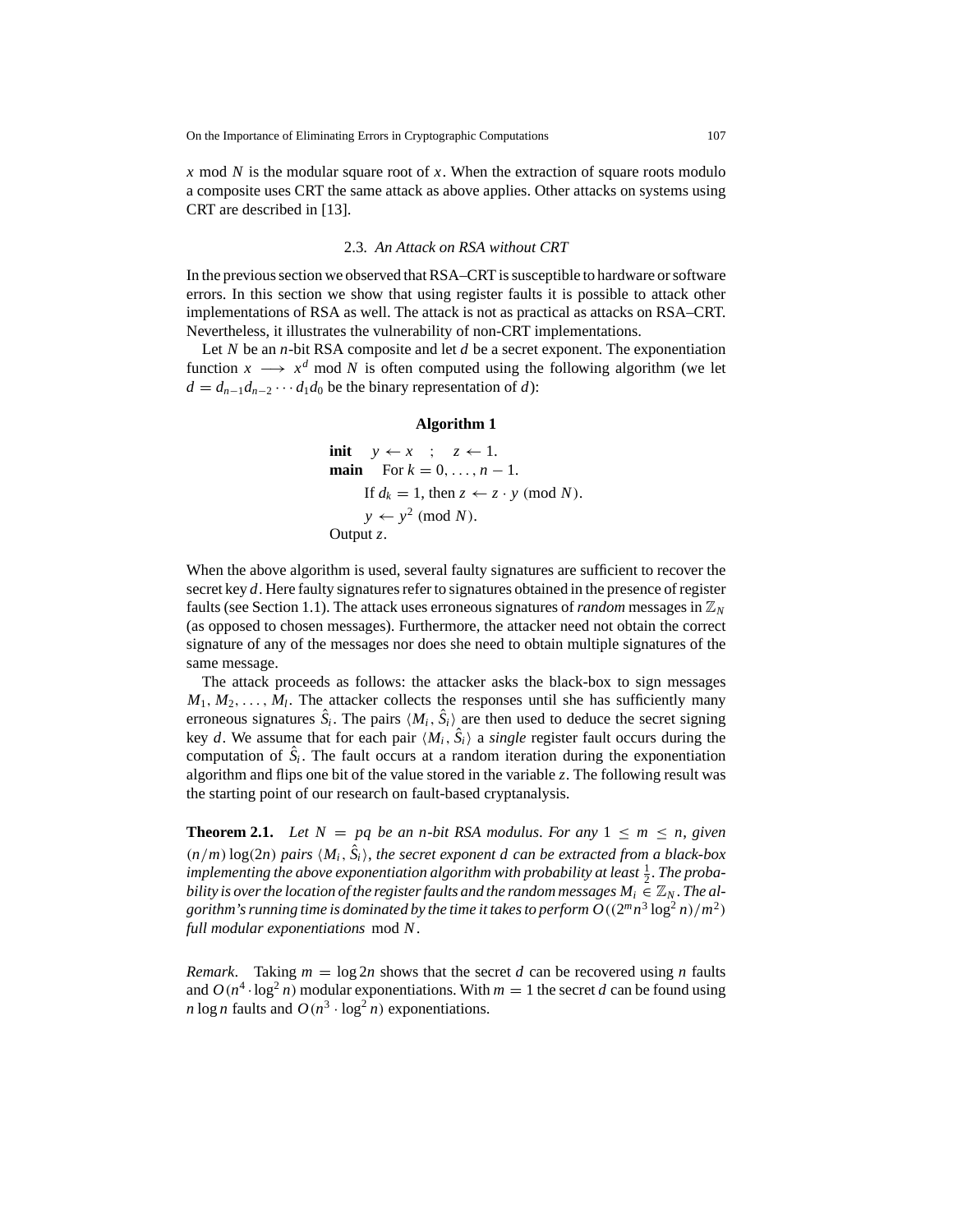**Proof.** Let  $M \in \mathbb{Z}_N$  be a message to be signed. Suppose that at a single random point during the exponentiation algorithm (Algorithm 1) on input *M* exactly one of the bits of the register *z* is flipped. We denote the resulting erroneous signature by *S*ˆ. We show that an ensemble of such erroneous signatures enables one to recover the secret exponent *d*.

Let  $l = (n/m) \log(2n)$  and let  $M_1, \ldots, M_l \in \mathbb{Z}_N$  be a set of random messages. Let  $S_i = M_i^d$  mod *N* be the correct signature on  $M_i$ . Let  $\hat{S}_i$  be an erroneous signature of  $M_i$ . We are given  $\hat{S}_i$  but do not know  $S_i$ . By assumption, a register fault occurs at exactly one point during the computation of  $\hat{S}_i$ . For each faulty signature,  $\hat{S}_i$ , let  $k_i$  denote the value of *k* at the time at which the fault occurred (recall *k* is the counter used in the exponentiation algorithm). We may sort the messages so that  $0 \le k_1 \le k_2 \le \cdots \le k_l < n$ . The time at which the faults occur is chosen uniformly (among the *n* iterations) and independently at random. It follows that given *l* such faults, with probability at least  $\frac{1}{2}$ ,  $k_{i+1} - k_i < m$ for all  $i = 1, \ldots, l - 1$ . To see this observe that the probability that no fault occurs in a specific interval of width *m* is  $(1 - m/n)^{l} < 1/(2n)$ . Since there are at most *n* such intervals the probability that all of them contain a fault is at least  $1 - n \cdot 1/(2n) = \frac{1}{2}$ . Note that since we do not know where the faults occur, the values  $k_i$  are unknown to us.

Let  $d = d_{n-1} \cdots d_1 d_0$  be the bits of the secret exponent *d*. We recover a block of these bits at a time starting with the MSBs. Suppose we already know bits  $d_{n-1}d_{n-2}\cdots d_{k_i}$  for some *i*. Initially  $i = l + 1$  indicating that no bits are known. We show how to expose the bits of *d* in positions  $k_i - 1$ ,  $k_i - 2$ , ...,  $k_{i-1}$ . To simplify the notation let  $a = k_i$  and *c* =  $k_{i-1}$ . To expose the block of bits  $d_{a-1}d_{a-2}\cdots d_{c+1}d_c$  ∈ {0, 1}<sup>*a*−*c*</sup> we intend to try all possible bit vectors until the correct one is found. Since even the length of the block, namely  $a - c$ , is unknown we try all possible lengths. The attack algorithm works as follows:

- 1. For all lengths  $r = 1, 2, 3, \ldots, m$  do:
- 2. For all candidate *r*-bit vectors  $u = u_{a-1}u_{a-2}\cdots u_{a-r}$  do:
- 3. Set  $w = \sum_{j=a}^{n-1} d_j 2^j + \sum_{j=a-r}^{a-1} u_j 2^j$ . In other words, w matches the bits of *d* and the bits of *u* at all bit positions that are already exposed and is zero everywhere else.
- 4. Test if the current candidate bit vector *u* is correct by checking if one of the erroneous signatures  $\hat{S}_i$  for  $j = 1, \ldots, l$  satisfies

$$
\exists b \in \{0, \ldots, n\} \qquad \text{s.t.} \quad \left(\hat{S}_j \pm 2^b M_j^w\right)^e = M_j \pmod{N}.
$$

Recall that *e* is the public signature verification exponent. The  $\pm$  means that the condition is satisfied if it holds with either a plus or minus.

5. If a signature satisfying the above condition is found, output  $u_{a-1}u_{a-2}\cdots u_{a-r}$ and stop. At this point we know that  $k_{i-1} = c = a - r$  and  $d_{a-1}d_{a-2}\cdots d_{a-r} =$  $u_{a-1}u_{a-2}\cdots u_{a-r}$ . Hence, *r* more bits of *d* are exposed.

We show that the condition at step 4 is satisfied by the correct candidate  $u_{a-1}u_{a-2}\cdots u_c$ . To see this recall that  $\hat{S}_{i-1}$  is obtained from a fault at iteration number  $c = k_{i-1}$ . That is, at the  $k_{i-1}$ st iteration the value of *z* was changed to  $\hat{z}$  ←  $z \pm 2^b$  for some *b* (corresponding to a register fault on the bit in position *b*). A simple property of Algorithm 1 is that just before the fault took effect we had  $z = M_{i-1}^{d_c d_{c-1} \cdots d_0} \mod N$ . By definition of w it follows that  $S_{i-1} = z \cdot M_{i-1}^w \mod N$ . Since no faults occurred in the remaining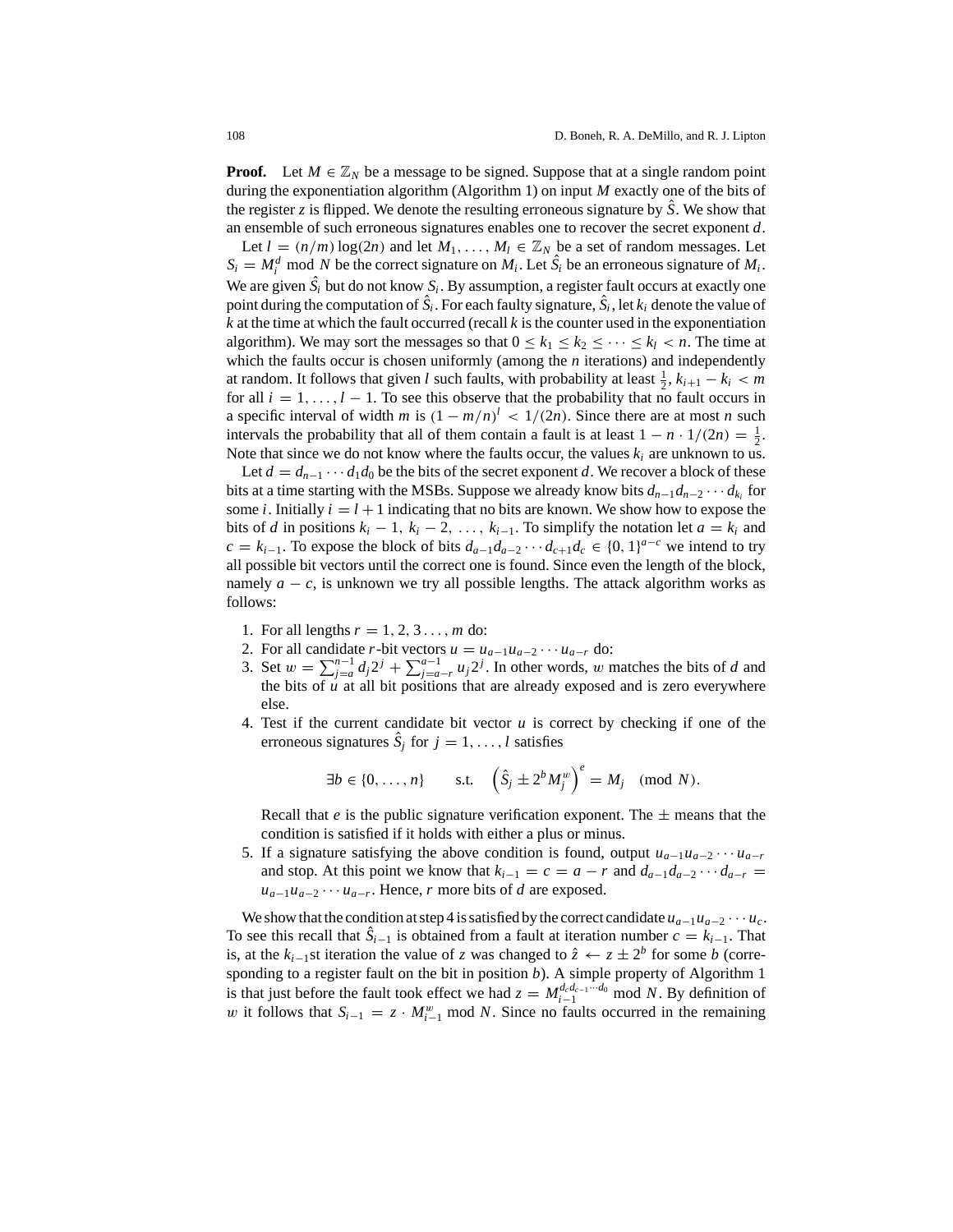On the Importance of Eliminating Errors in Cryptographic Computations 109

iterations, replacing *z* by *z*ˆ produces an erroneous signature *S*ˆ *<sup>i</sup>*−<sup>1</sup> satisfying

$$
\hat{S}_{i-1} = \hat{z} \cdot M_{i-1}^w = (z \pm 2^b) M_{i-1}^w = S_{i-1} \pm 2^b M_{i-1}^w \pmod{N}.
$$

When in step 4 the erroneous signature  $\hat{S}_{i-1}$  is corrected (by adding  $2^b M_{i-1}^w$ ) it properly verifies when raised to the public exponent *e*. Consequently, when the correct candidate *u* is tested, the faulty signature  $\hat{S}_{i-1}$  guarantees that it is accepted.

To bound the running time of the algorithm we bound the number of times the condition of step 4 is executed. Each invocation of step 4 requires  $n \cdot l$  modular exponentiations. Working through the loops in steps 1 and 2 we see that the total number of modular exponentiations is at most

$$
n \cdot l \cdot \left[ \sum_{r=1}^{n-k_l} 2^r + \sum_{r=1}^{k_l - k_{l-1}} 2^r + \dots + \sum_{r=1}^{k_2 - k_1} 2^r + \sum_{r=1}^{k_1} 2^r \right] \leq n \cdot l \left[ l \cdot \sum_{r=1}^{m} 2^r \right] \leq 2nl^2 2^m.
$$

The first inequality follows from the fact that  $k_i - k_{i-1} < m$  for all *i*. Plugging in the value for *l* we see that the total run time is dominated by the time it takes to perform  $O((2^m n^3 \log^2 n)/m^2)$  modular exponentiations.

We still need to show that a wrong candidate  $u'$  will not pass the test of step 4. This is done in the following lemma. The lemma shows that when the encryption/decryption exponents  $\langle e, d \rangle$  are chosen at random, and the messages  $M_1, \ldots, M_l \in Z_N$  are random, a wrong candidate  $u'$  will pass the test with negligible probability.

**Lemma 2.2.** Let  $c > 1$  be a fixed constant. For all n-bit RSA moduli  $N = pq$  at least *one of the following claims hold*:

- 1. The probability that a wrong candidate u' passes the test of step 4 is less than  $1/n<sup>c</sup>$ . *The probability is over the random choice of messages*  $M_i \in \mathbb{Z}_N$  *given to the attack algorithm and the random choice of the decryption exponent d*.
- 2. *There is a uniform polynomial time* (*in n and* 2*<sup>m</sup>*) *algorithm for factoring N*.

**Proof.** We show an algorithm that factors all RSA moduli *N* for which part 1 is false. The algorithm works as follows: it picks a random exponent *d* and random messages  $M_1, \ldots, M_l \in \mathbb{Z}_N$ . It then computes erroneous signatures  $\hat{S}_i$  of the  $M_i$  by using the exponentiation algorithm (Algorithm 1) to compute  $M_i^d$  mod N and deliberately simulating a random register fault at a random iteration. Let  $\langle M_i, \hat{S}_i \rangle_{i=1}^l$  be the resulting set of faulty signatures. We show there is a polynomial time (in *n* and 2*<sup>m</sup>*) algorithm that given this data succeeds in factoring *N* with probability at least 1/*n<sup>c</sup>*.

Suppose the attack algorithm were given  $\langle M_i, \hat{S}_i \rangle_{i=1}^l$  as input. By assumption, with probability at least  $1/n^c$ , at some point during the algorithm a signature  $\hat{S}_v$  will incorrectly cause the wrong candidate *u'* to be accepted in step 4. That is,  $\hat{S}_v \pm 2^b M_v^w = S_v \text{ mod } N$ even though  $\hat{S}_v$  was generated by a different fault (here w is defined as in step 3 using the bits of *u'*). We know that  $\hat{S}_v = S_v \pm 2^{b_1} M_v^{w_1}$  for some  $b_1, w_1$  with  $w_1 \neq w$ . The pair  $b_1$ ,  $w_1$  correspond to the actual location of the fault during the computation of  $\hat{S}_v$ . Then

$$
S_v \pm 2^{b_1} M_v^{w_1} = S_v \pm 2^b M_v^w \pmod{N}.
$$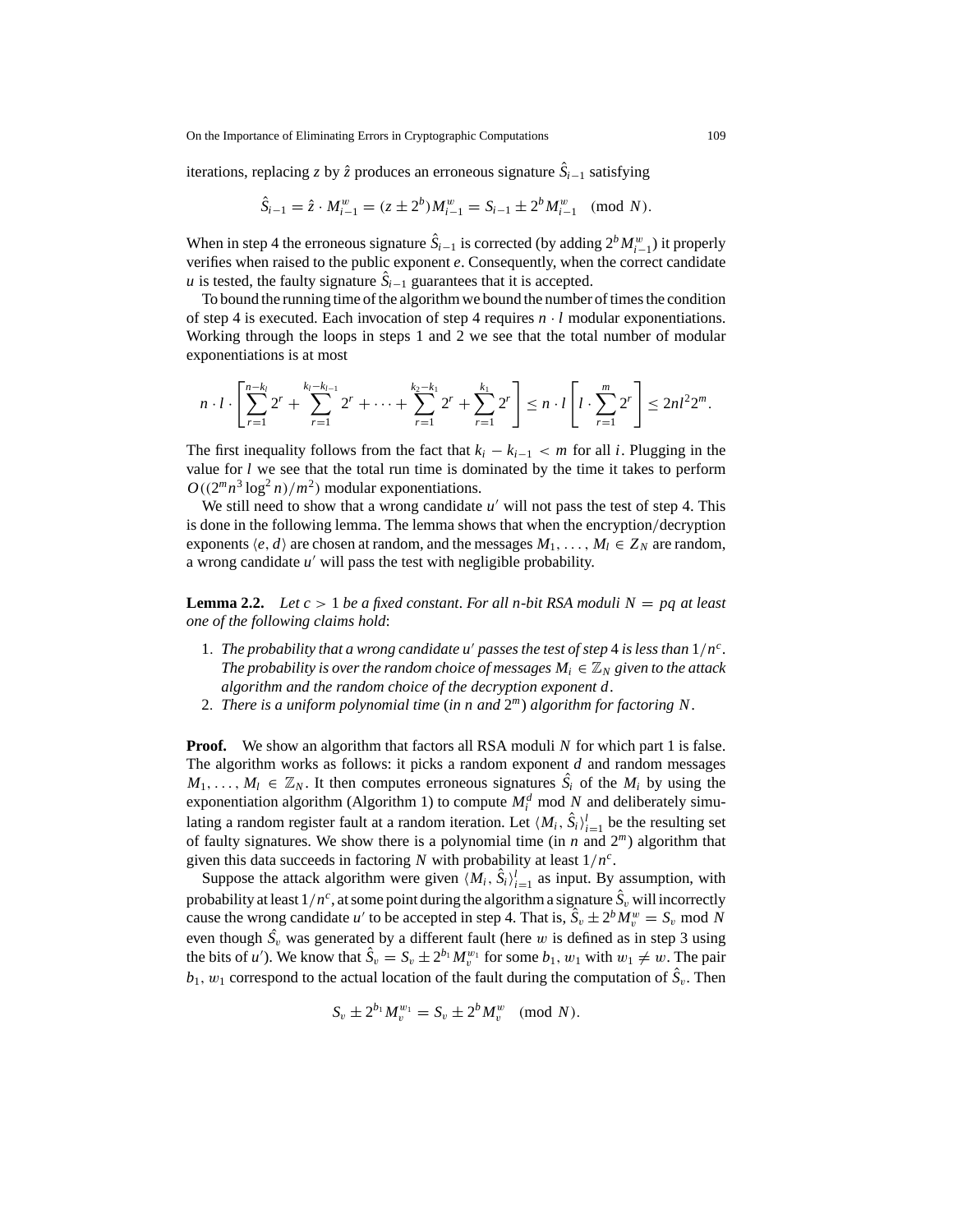Rearranging terms we get  $M_v^{w-w_1} = \pm 2^{b_1-b} \mod N$ . In other words,  $M_v$  must be a root of a polynomial of the form

$$
x^{w-w_1} = a \pmod{N} \tag{1}
$$

for some known constant  $a = \pm 2^{b_1-b}$ . Recall that the message  $M_v$  is chosen independently of the fault location, i.e. independently of  $w$ ,  $w_1$ , and  $a$ . It follows that a random *x* ∈  $\mathbb{Z}_N$  must satisfy  $x^{w-w_1} = a \text{ mod } N$  with non-negligible probability. We show that consequently we can factor *N*. First, we bound the number of roots of  $x^{w-w_1} = a \text{ mod } N$ . Define  $A_p = \gcd(w - w_1, p - 1)$  and  $A_q = \gcd(w - w_1, q - 1)$ . The number of roots of the polynomial  $x^{w-w_1} = a \text{ mod } N$  is exactly  $\alpha = A_p \cdot A_q$ . Hence, the probability that  $\hat{S}_v$  causes the wrong *u'* to be accepted is  $\alpha/N$ .

To bound the probability that a wrong candidate  $u'$  is accepted throughout the algorithm we count the number of pairs  $w, w_1$ . The value of  $w_1$  is essentially the prefix of *d* from the most significant bit to the fault location. Since we have *l* faulty signatures there are *l* possible values for  $w_1$ . The values of w are the ones tested in step 4. There are at most *l* · 2<sup>*m*</sup> possible values. Hence, there are  $l^22^m$  possible values for  $w - w_1$ . Let  $\bar{\alpha}$  be the maximum value of  $\alpha$  over all pairs w,  $w_1$ . The probability that a wrong candidate is ever accepted is at most  $l^2 2^m \cdot \overline{\alpha}/N$ .

By assumption, part 1 of the lemma is false. Hence, with probability at least  $1/2n<sup>c</sup>$ (over the choice of *d* and the fault locations) we have that  $l^2 2^m \cdot \overline{\alpha}/N > 1/2n^c$ . Let A be the event that  $l^2 2^m \cdot \bar{\alpha}/N > 1/2n^c$ . When A occurs there exists a pair w, w<sub>1</sub> such that

$$
\gcd(w - w_1, p - 1) \cdot \gcd(w - w_1, q - 1) = \bar{\alpha} > N/(2l^2 2^m n^c).
$$

It follows that  $gcd(w - w_1, \varphi(N)) > \lambda(N)/2l^2 2^m n^c$  where  $\lambda(N) = lcm(p - 1, q - 1)$ . The factoring algorithm factors  $N$  by trying all pairs of  $w, w_1$ . For each pair it computes gcd(*N*,  $g^{t(w-w_1)/2} - 1$ ) for a random  $g \in \mathbb{Z}_N$  and all  $t \in [1, \ldots, 2l^2 2^m n^c]$ . Once *t*(*w* − *w*<sub>1</sub>) is a multiple of  $\lambda$ (*N*) the algorithm will factor *N* with probability  $\frac{1}{2}$ . Hence, when the event  $A$  occurs the algorithm factors  $N$  in polynomial time with probability  $\frac{1}{2}$ . Since Pr[A] >  $1/2n^c$  repeating this process  $n^c$  times will factor *N* with constant probability.

*Remark* 1. If one allows the attacker to obtain both the erroneous and correct signature of each message  $M_i$ , then the running time of the attack algorithm can be improved. The test at step 4 of the attack algorithm can be simplified to

$$
\exists b \in \{0, \ldots, n\} \qquad \text{s.t.} \quad \hat{S}_j \pm 2^b M_j^w = S_j \pmod{N},
$$

thus saving the need for an RSA encryption on every invocation of the test.

*Remark* 2. The messages  $M_i$  used by the attack algorithm were assumed to be random elements of  $\mathbb{Z}_N$ . This was necessary for the proof of Lemma 2.2. However, it should be clear that heuristically almost any set of messages  ${M<sub>i</sub>}$  will make the attack algorithm succeed in exposing the private key  $d$ . In particular, one can use elements of  $\mathbb{Z}_N$  that are formatted according to the PKCS1 standard [19]. Similarly, the decryption exponent *d* was assumed to be random. Again, the attack is certain to work for *any* valid *d*. In particular, it will work for a *d* that correspond to a low public exponent  $e$ , e.g.  $e = 65537$ .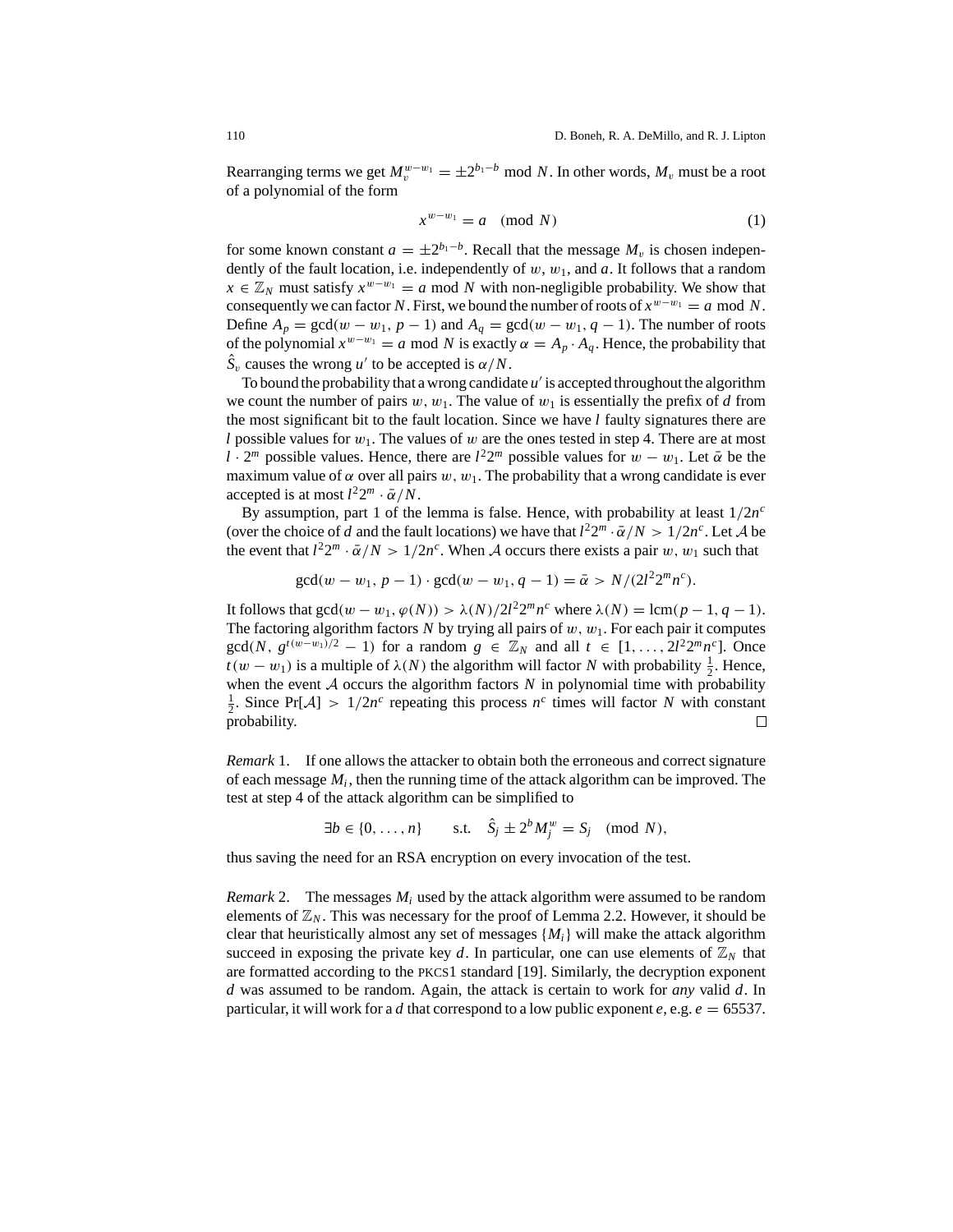## **3. Attacks on Identification Protocols**

We now turn our attention to attacks on identification protocols. Throughout we describe a scenario in which a prover Alice is authenticating herself to a verifier Bob. At setup time Alice publishes some public information (public accreditation information) and keeps certain values secret (secret accreditation information). Whenever she wishes to authenticate herself to Bob she proves knowledge of the secret information. She does so by engaging Bob in a zero-knowledge proof of knowledge [8]. We show that for several classic identification protocols, the presence of register faults on Alice's machine enables Bob to extract Alice's secret accreditation information completely.

## 3.1. *The Fiat–Shamir Identification Scheme*

We begin by discussing the Fiat–Shamir [8] identification scheme. Alice and Bob first agree on an *n*-bit modulus *N* which is a product of two large primes, and a security parameter *t*. A typical value for *t* is  $t = 10$ . At setup time Alice chooses her secret accreditation information as a set of random invertible elements  $s_1, \ldots, s_t$  mod N. Her public accreditation information is the square of these numbers  $v_1 = s_1^2, \ldots, v_t =$  $s_t^2$  mod *N*. To authenticate herself to Bob they engage in the following protocol:

- **1. Commitment:** Alice picks a random  $r \in \mathbb{Z}_N^*$  and sends  $z = r^2 \text{ mod } N$  to Bob.
- **2. Challenge:** Bob picks a random subset  $S \subseteq \{1, ..., t\}$  and sends the subset to Alice.
- **3. Response:** Alice computes  $y = r \cdot \prod_{i \in S} s_i \text{ mod } N$  and sends y to Bob.
- **4. Verify:** Bob verifies Alice's response by checking that  $z \in \mathbb{Z}_N^*$  and that  $y^2 =$  $z \cdot \prod_{i \in S} v_i$  (mod *N*). The protocol completes successfully if the response verifies, and fails otherwise.

The probability that an imposter who does not know the secret information succeeds in fooling Bob is 2<sup>−</sup>*<sup>t</sup>* . Typically, the protocol is repeated a small number of times (e.g. four times) to reduce the probability of error. Using  $t = 10$  and iterating the protocol four times results in an error probability of  $2^{-40}$ .

For the purpose of authentication one may implement Alice's role in a tamper resistant device. The device contains the secret information and is used by Alice to authenticate herself to various parties. We show that using register faults one can extract the secret  $\langle s_1, \ldots, s_t \rangle$  from the device. We use register faults that occur while the device is waiting for a challenge from the outside world.

**Theorem 3.1.** *Let N be an n-bit modulus and let t be the predetermined security parameter of the Fiat–Shamir protocol*. *Given t erroneous executions of the protocol one can recover the secret*  $\langle s_1, \ldots, s_t \rangle$ . The algorithm's running time is dominated by *the time it takes to perform*  $O(nt + t^2 \log t)$  *modular multiplications. The faults are collected over t separate runs of the protocol*, *each fault being a* 1*-bit register fault in the variable r*.

**Proof.** Suppose that due to a register fault, one of the bits of the register holding the value *r* is flipped while the device is waiting for Bob to send it the challenge set *S*. In this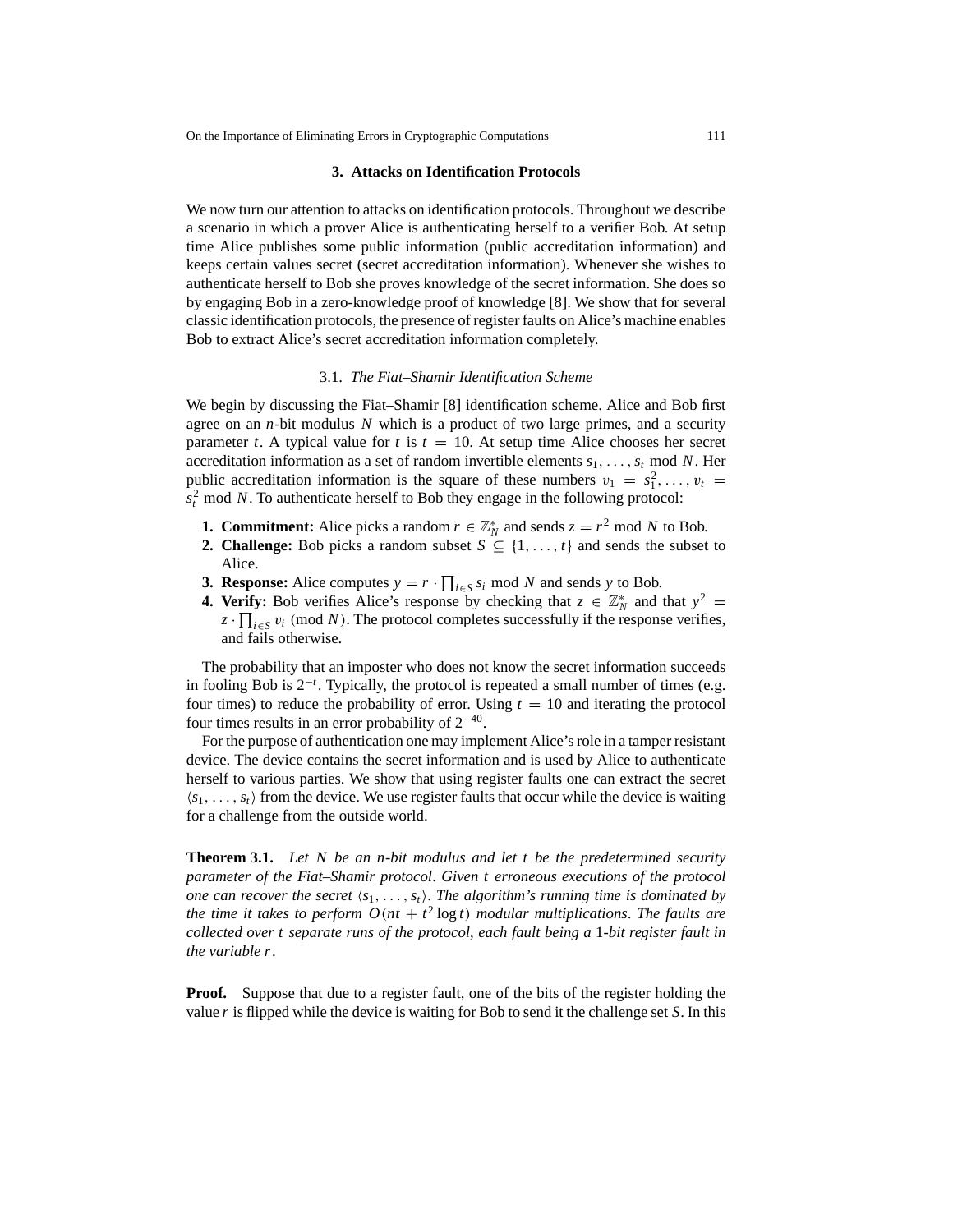case, Bob receives the correct value  $z = r^2 \text{ mod } N$ , however, *y* is computed incorrectly by the device. Due to the fault, the device outputs

$$
\hat{y} = (r + E) \cdot \prod_{i \in S} s_i \pmod{N},
$$

where  $E$  is the value added to the register as a result of the fault. Since the fault is a single bit flip we know that  $E = \pm 2^b$  for some  $b = 0, \ldots, n - 1$ . Observe that Bob knows the value  $\prod_{i \in S} v_i$  and he can therefore compute  $(r + E)^2$  using

$$
(r+E)^2 = \frac{\hat{y}^2}{\prod_{i \in S} v_i} \pmod{N}.
$$

Since there are only *n* possible values for *E*, Bob can try all of them until the correct one is found. Bob can recover *r* using  $\hat{y}$ , *z*, and the correct error value *E*. Indeed,

$$
r = \frac{(r+E)^2 - r^2 - E^2}{2E} = \frac{\left[\hat{y}^2 / \prod_{i \in S} v_i\right] - z - E^2}{2E}
$$
 (mod *N*).

Bob's ability to discover the secret random value *r* is the main observation that enables him to attack the system. Using the value of *r* and *E* Bob can compute

$$
\prod_{i \in S} s_i = \frac{\hat{y}}{r+E} = \frac{2E \cdot \hat{y}}{[\hat{y}^2 / \prod_{i \in S} v_i] - z + E^2} \pmod{N}.
$$
 (2)

We now show that Bob can verify that a candidate value *E* is correct. Let *T* be the hypothesized value of  $\prod_{i \in S} s_i$  obtained from the above formula. To test if *T* is correct Bob can verify that the relation  $T^2 = \prod_{i \in S} v_i \text{ mod } N$  holds. Usually only one of the possible values for *E* will satisfy the relation. In such a case Bob correctly obtains the value of  $\prod_{i \in S} s_i$ .

Even in the unlikely event that two values  $E, E'$  satisfy the relation, Bob can still attack the system. Suppose two candidate values *E*, *E'* generate two values *T*, *T'*, *T*  $\neq$  *T'*, satisfying the relation. Clearly,  $T^2 = (T')^2 \text{ mod } N$ . If  $T \neq -T' \text{ mod } N$ , then Bob can already factor *N* by computing  $gcd(N, T - T')$ . Suppose  $T = -T'$  mod *N*. Then since one of *T* or *T'* must equal  $\prod_{i \in S} s_i$  (one of *E*, *E'* is the correct fault value) it follows that Bob now knows  $\prod_{i \in S} s_i \mod N$  up to sign. For our purposes this is good enough.

The testing method above enables Bob to check whether a certain value of *E* is the correct one. By testing all *n* possible values of *E* until the correct one is found Bob can determine  $\prod_{i \in S} s_i$ . Computing  $\prod_{i \in S} v_i$  in (2) takes  $O(t)$  modular multiplications. Evaluating (2) for all *n* possible values of *E* takes time  $O(n + t)$  modular multiplications (and inversions). This is the time to determine  $\prod_{i \in S} s_i$  for a single set *S*. For *t* sets we need  $O(nt + t^2)$  modular multiplications.

So far we showed that Bob is able to obtain  $\prod_{i \in S} s_i$  for arbitrary sets *S* of his choice. We briefly show that this enables him to recover  $\langle s_1, \ldots, s_t \rangle$  quickly. The simplest approach is for Bob to obtain  $\prod_{i \in S} s_i$  for singleton sets, i.e. sets *S* containing a single element. If  $S = \{k\}$ , then  $\prod_{i \in S} s_i = s_k$  and hence the  $s_i$ 's are immediately found. However, it is possible that Alice may refuse to accept singleton sets *S*. In this case Bob can still find the  $s_i$ 's as follows. We represent a set  $S \subseteq \{1, \ldots, t\}$  by its characteristic vector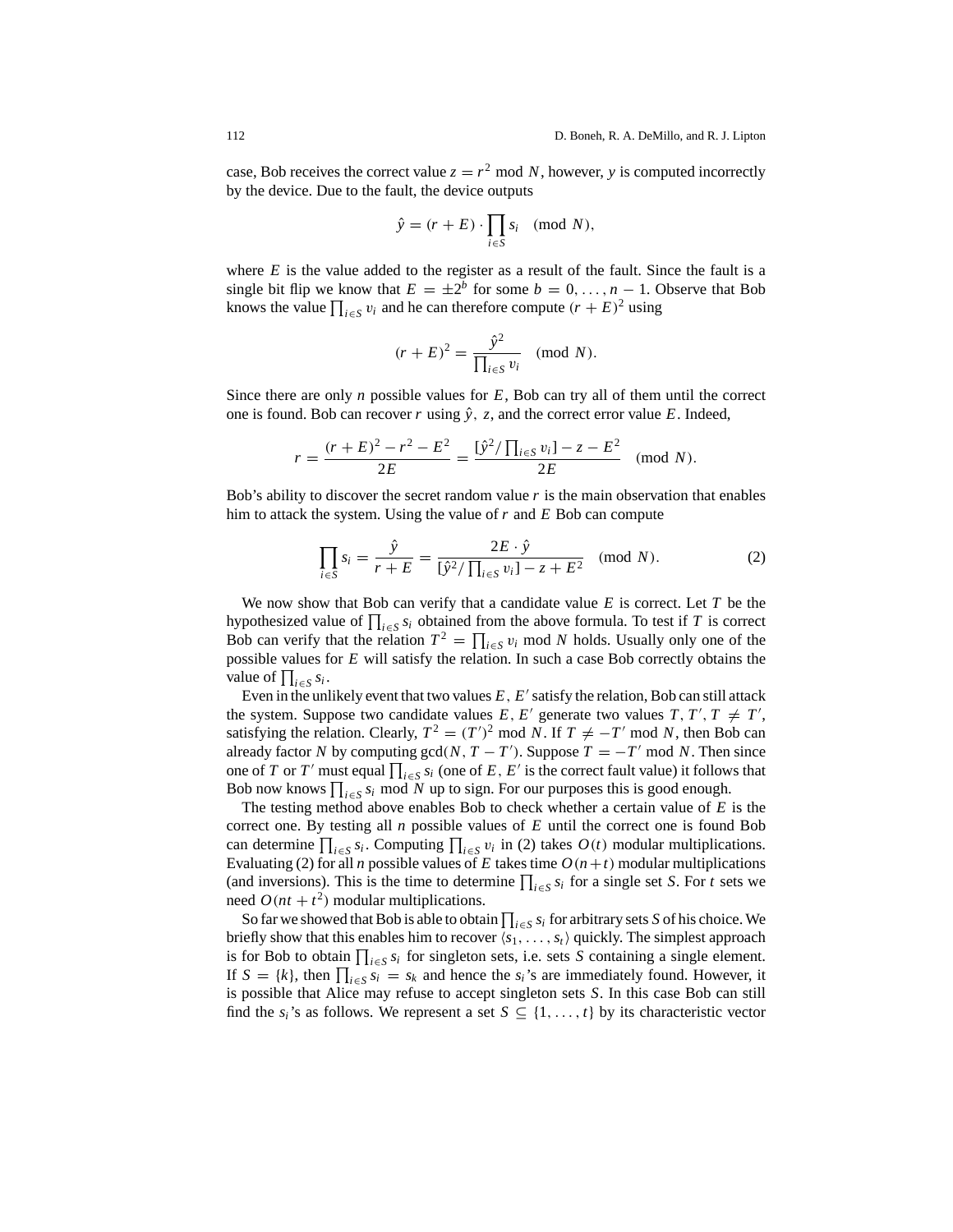$U \in \{0, 1\}^t$ , i.e.  $U_i = 1$  if  $i \in S$  and  $U_i = 0$  otherwise. Bob picks sets  $S_1, \ldots, S_t$ such that the corresponding set of characteristic vectors  $U_1, \ldots, U_t$  form a  $t \times t$  full rank matrix over  $\mathbb{Z}_2$ . Bob then uses the method described above to construct the values  $T_i = \prod_{i \in S_i} s_i$  for each of the sets  $S_1, \ldots, S_t$ . To determine  $s_1$  Bob constructs elements *a*<sub>1</sub>, ..., *a*<sub>*t*</sub>  $\in$  {0, 1} such that

$$
a_1U_1 + \cdots + a_tU_t = (1, 0, 0, \ldots, 0) \pmod{2}.
$$

These elements can be efficiently constructed since the vectors  $U_1, \ldots, U_t$  are linearly independent over  $\mathbb{Z}_2$ . When all computations are done over the integers we obtain that

$$
a_1U_1 + \dots + a_tU_t = (2b_1 + 1, 2b_2, 2b_3, \dots, 2b_t)
$$

for some known integers  $b_1, \ldots, b_t$  in the range [1, *t*]. Bob can now compute  $s_1$  using the formula

$$
s_1 = \frac{T_1^{a_1} \cdots T_t^{a_t}}{v_1^{b_1} \cdots v_t^{b_t}} \pmod{N}.
$$

Recall that the values  $v_i = s_i^2 \pmod{N}$  are publicly available. The values  $s_2, \ldots, s_t$  can be constructed using the same procedure. This phase of the algorithm requires  $O(t^2 \log t)$ modular multiplications.

To summarize, the entire algorithm above makes use of *t* faults. The running time is dominated by the time it takes to compute  $O(nt + t^2 \log t)$  modular multiplications.  $\Box$ 

We emphasize that the faults occur while Alice's device is waiting for a challenge from the outside world. Consequently, there is no need to time the induced fault carefully. The adversary knows to induce a fault on Alice's device while it is waiting for a challenge from the outside world.

We described the algorithm above for the case where a register fault causes a *single* bit flip. More generally, the algorithm can be made to handle a small number of bit flips per register fault. However, finding the correct fault value *E* becomes harder. When a single register fault causes *c* bits in the register to flip then the algorithm's running time becomes  $O(n^c t + t^2 \log t)$  modular multiplications. Essentially, one has to test all possible values for *E* in (2). The number of candidate *E*'s is  $O(n^c)$ . The rest of the algorithm remains unchanged.

#### 3.2. *A Modification of the Fiat–Shamir Scheme*

One may suspect that our attack on the Fiat–Shamir scheme is successful due to the fact that the scheme is based on squaring. Recall that Bob was able to compute the random value *r* chosen by the device since he was given  $r^2$  and  $(r + E)^2$  where *E* is the fault value. One may try to modify the scheme and use higher powers. We show that our techniques can be used to attack this modified scheme as well.

The modified scheme uses some publicly known exponent *e* instead of squaring. As before, Alice's secret key is a set of invertible elements *s*1,...,*st* mod *N*. Her public key is a set of numbers  $v_1 = s_1^e, \ldots, v_t = s_t^e \mod N$ . To authenticate herself to Bob they engage in the following protocol: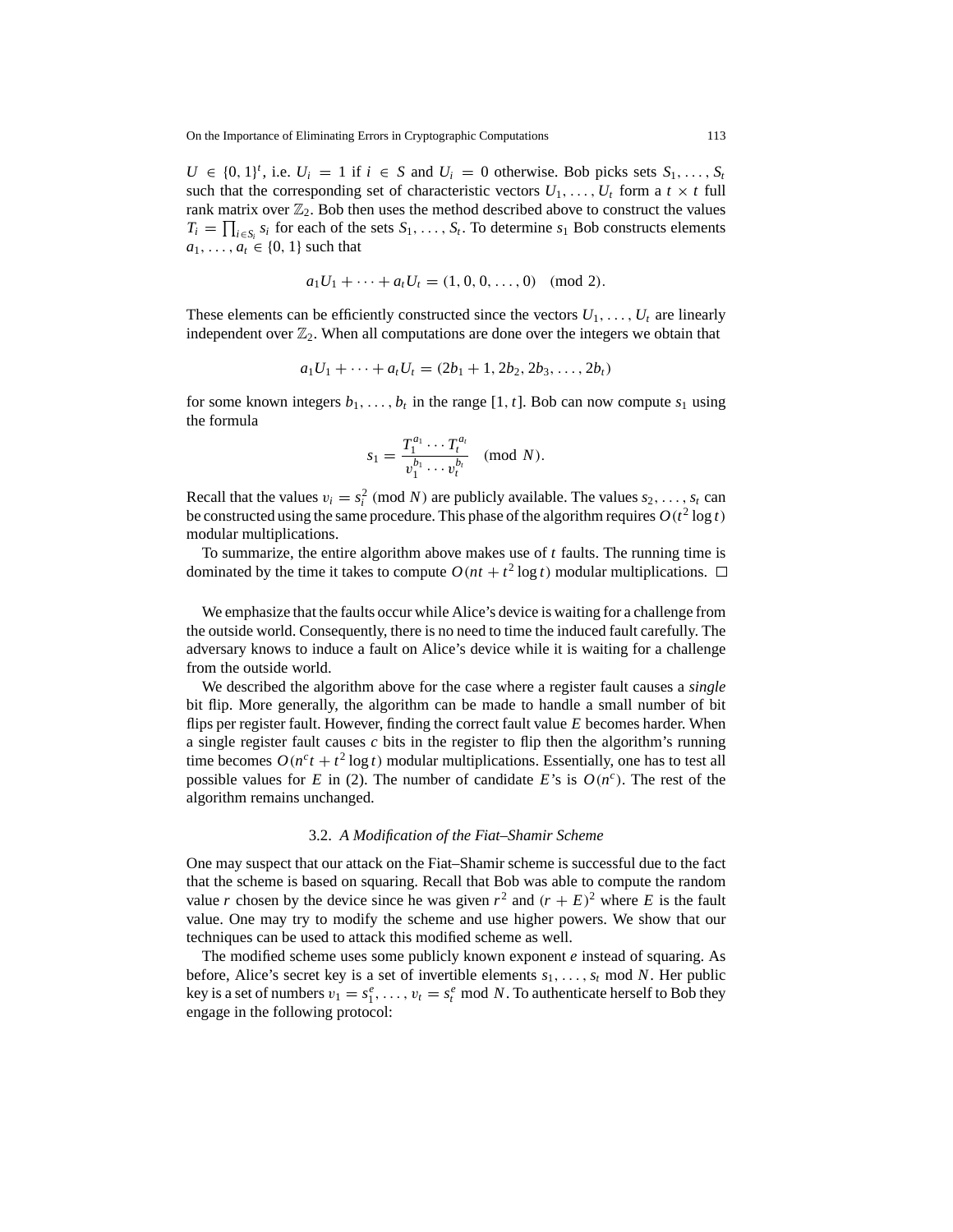- **1. Commitment:** Alice picks a random *r* and sends  $z = r^e \text{ mod } N$  to Bob.
- **2. Challenge:** Bob picks a random subset  $S \subseteq \{1, ..., t\}$  and sends the subset to Alice.
- **3. Response:** Alice computes  $y = r \cdot \prod_{i \in S} s_i \text{ mod } N$  and sends y to Bob.
- **4. Verify:** Bob verifies Alice's response by checking that  $z \in Z_N^*$  and that  $y^e =$  $r^e \cdot \prod_{i \in S} v_i \pmod{N}$ .

When  $e = 2$  this protocol reduces to the original Fiat–Shamir protocol. Using the methods described in the previous section Bob can obtain the values  $L_1 = r^e \mod N$ and  $L_2 = (r + E)^e$  mod *N*. As before we may assume that Bob guessed the value of *E* correctly. Given these two values Bob can recover *r* by observing that *r* is a common root of the two polynomials

> $x^e = L_1 \pmod{N}$  and  $(x + E)^e = L_2 \pmod{N}$ .

Furthermore, *r* is very likely to be the only common root of the two polynomials. Consequently, when the exponent *e* is polynomial in *n* Bob can recover *r* by computing the GCD of the two polynomials. Once Bob has a method for computing  $r$  he can recover the secrets  $s_1, \ldots, s_t$  as discussed in the previous section. Note that this approach only works for small *e* and hence does not directly apply to the Guillou–Quisquater authentication scheme [11].

## 3.3. *Schnorr's Identification Scheme*

The security of Schnorr's identification scheme [22] is based on the hardness of computing discrete log modulo a prime. Alice and Bob first agree on a prime *p* and an element *g* ∈  $\mathbb{Z}_p^*$  of order *q* (clearly *q* divides *p* − 1). For efficiency reason one typically chooses *q* to be much smaller than *p*. For instance, *p* may be 1024 bits long and *q* only 160 bits long. Alice then chooses her secret accreditation information by choosing a random element  $s \in \mathbb{Z}_q$ . Her public accreditation information is  $y = g^s \mod p$ . To authenticate herself to Bob, Alice engages in the following protocol:

- **1. Commitment:** Alice picks a random integer  $r \in \mathbb{Z}_q$  and sends  $z = g^r \mod p$  to Bob.
- **2. Challenge:** Bob picks a random integer  $t \in [0, T]$  and sends  $t$  to Alice. Here  $T < q$  is some upper bound chosen ahead of time.
- **3. Response:** Alice sends  $u = r + t \cdot s \mod q$  to Bob.
- **4. Verify:** Bob verifies that  $g^u = z \cdot y^t \mod p$ . The protocol completes successfully if the response verifies, and fails otherwise.

For the purpose of authentication one may implement Alice's role in a tamper-resistant device. The device contains the secret information and is used by Alice to authenticate herself to various parties. We show that using register faults one can extract the secret *s* from the device. We use register faults that occur while the device is waiting for a challenge from the outside world. Throughout the section log *x* denotes logarithm of *x* to the base *e* where *e* is the base of the natural logarithm,  $e \approx 2.718$ .

**Theorem 3.2.** *Suppose q used in Schnorr's protocol is an n-bit number*. *Then given k* = *n* log 4*n erroneous executions of the protocol one can recover the secret s with*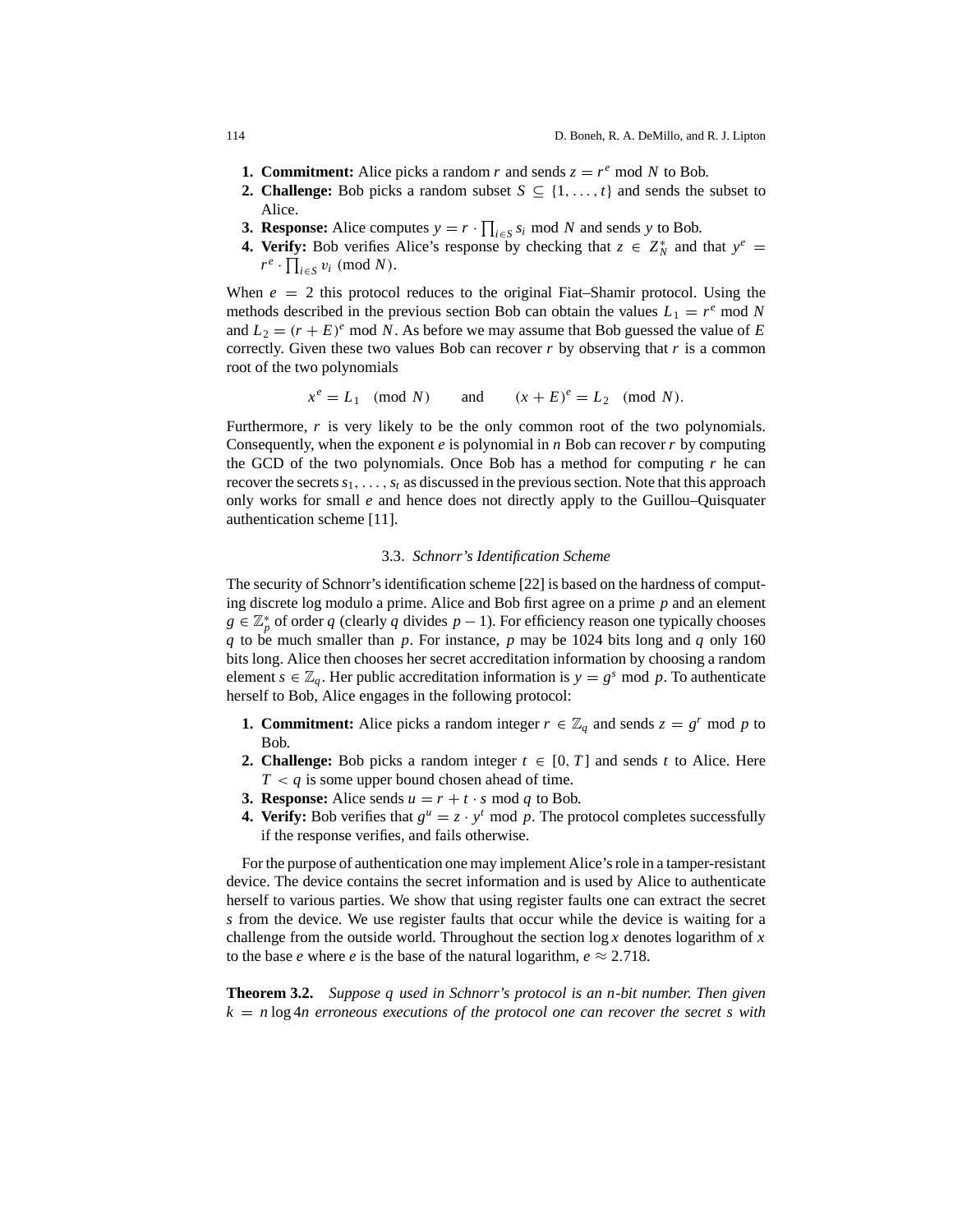*probability at least* <sup>1</sup> <sup>2</sup> . *The algorithm's running time is dominated by the time to perform O*(*n*<sup>2</sup> log *n*) *modular multiplications*. *The faults are collected over k separate runs of the protocol*, *each fault being a* 1*-bit register fault in the variable r*.

**Proof.** Bob wishing to extract the secret information stored in Alice's device first picks a random challenge  $t$  in  $[0, T]$ . The same challenge will be used in all invocations of the protocol. Since the device cannot possibly store all challenges given to it thus far, it cannot possibly know that Bob is always providing the same challenge *t*. In fact, Bob could hide the attack queries within a sequence of regular interactions.

The attack enables Bob to determine the value *t* ·*s* mod *q* from which the secret value *s* can be easily found. For simplicity we set  $x = ts \mod q$  and assume that  $g^x \mod p$  is known to Bob.

Suppose that due to a register fault, one of the bits of the register holding the value *r* is flipped while Alice's device is waiting for Bob to send it the challenge *t*. Then, when the third phase of the protocol is executed the device finds  $\hat{r} = r \pm 2^{i}$  in the register holding *r*. Consequently, the device will output  $\hat{u} = \hat{r} + x \mod q$ . Suppose  $\hat{r} = r + 2^i$ . Bob can determine the value of *i* (the fault position) by trying all possible values  $i = 0, \ldots, n - 1$ until an *i* satisfying

$$
g^{\hat{u}} = g^{2^i} g^r g^x \pmod{p}
$$
 (3)

is found. Assuming a single bit flip, there is exactly one such *i*. The above identity proves to Bob that  $\hat{r} = r + 2^i$  showing that the *i*th bit of r flipped from a 0 to a 1. Consequently, Bob deduces that the *i*th bit of *r* before the error must have been a "0". Similar logic applies when  $\hat{r} = r - 2^i$ . In this case Bob deduces that the *i*th bit of *r* must have been a "1". Observe that once the error location *i* is known, Bob can undo the error and obtain the correct value of *u*, namely  $u = r + x \mod q$ .

More abstractly, Bob is given  $u_1 = x + r^{(1)}$ , ...,  $u_k = x + r^{(k)}$  mod *q* for random values  $r^{(1)}$ , ...,  $r^{(k)}$  (recall  $k = n \log 4n$ ). Furthermore, Bob knows the value of one bit in each of  $r^{(1)}, \ldots, r^{(k)}$ . Bob's goal is to recover *x*. Note that obtaining this information requires  $O(n^2 \log n)$  modular multiplications since for each of the *k* faults one must test all *n* possible values of*i*. Each test requires a constant number of modular multiplications.

We claim that using this information Bob can recover *x* in time  $O(n^2)$ . We assume the *k* faults occur at uniformly and independently chosen locations in the register *r*. Note that this uniformity assumption may or may not be true depending on the cause for these faults. Our attack relies on the randomness of the faults. Assuming the faults occur at random bits of *r* the probability that at least one fault occurs in every bit position of the register *r* is at least  $1 - n(1 - 1/n)^k \ge 1 - n \cdot e^{-\log 4n} = \frac{3}{4}$ . In other words, with probability at least  $\frac{3}{4}$ , for every  $0 \le i < n$  there exists an  $r^{(i)}$  among  $r^{(1)}, \ldots, r^{(k)}$  such

that the *i*th bit of  $r^{(i)}$  is known to Bob (we regard the first bit as the LSB).

To recover *x* Bob first guesses the  $\log 8n$  most significant bits of *x*. Later we show that Bob can verify whether his guess is correct. Bob tries all possible log 8*n* bit strings until the correct one is found. Let *X* be the integer that matches *x* on the most significant log 8*n* bits and is zero on all other bits. For now we assume that Bob correctly guessed the value of  $X$ . Bob recovers the rest of  $x$  starting with the LSB. Inductively suppose Bob already knows bits  $x_{i-1} \cdots x_1 x_0$  of *x* (initially  $i = 0$ ). We show how Bob computes the *i*th bit of *x*. Let  $Y = \sum_{j=0}^{i-1} 2^j x_j$ .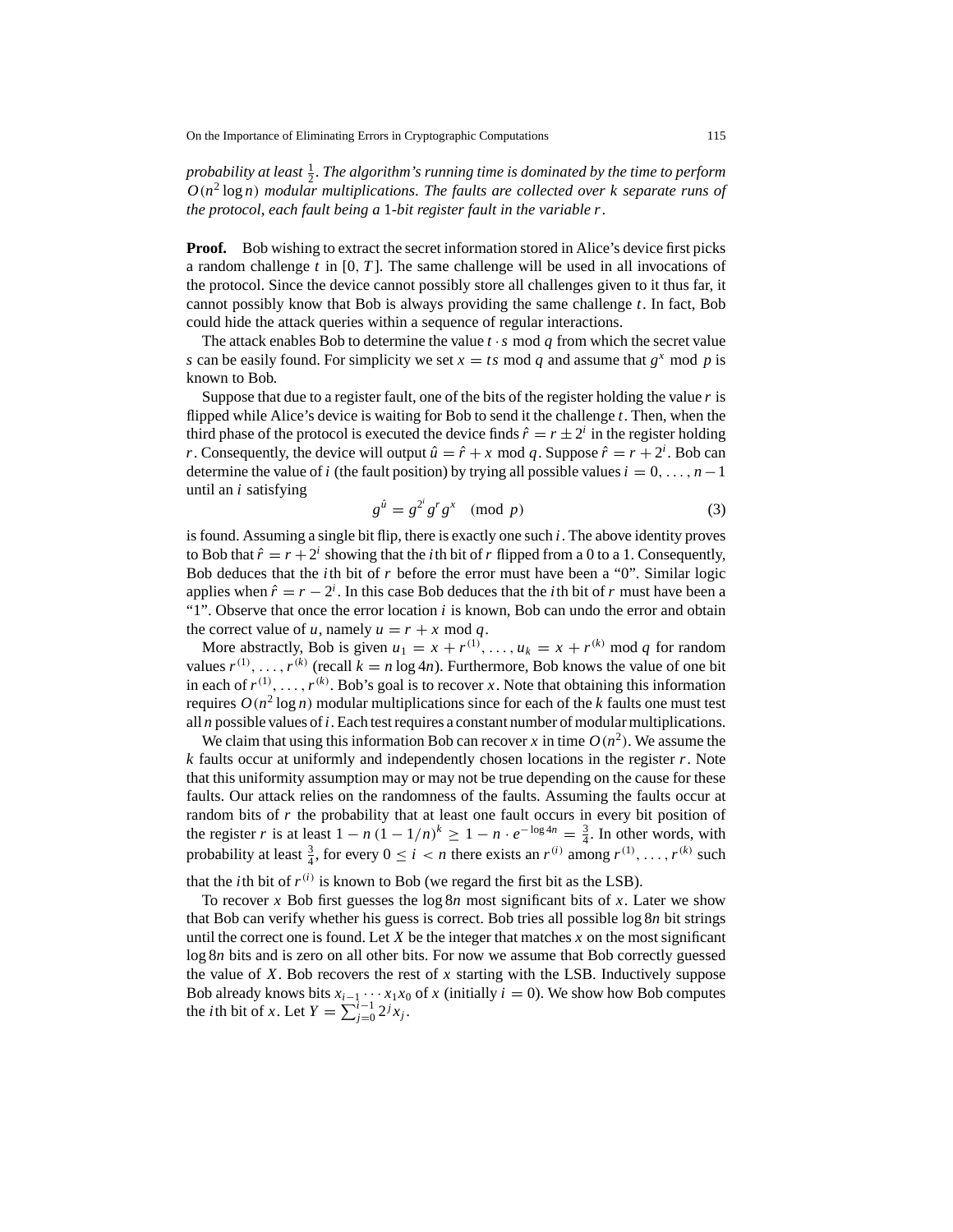Bob determines  $x_i$  using  $r^{(i)}$ . He knows the *i*th bit of  $r^{(i)}$  and the value of  $x+r^{(i)}$  mod  $q$ . Let *b* be the *i*th bit of  $r^{(i)}$ . We view *x*, *X*, *Y*, and  $r^{(i)}$  as integers in the range [0, *q*). Then assuming  $0 \le x + r^{(i)} - Y - X \le q$  we have that

$$
[x]_i = b \oplus [(x + r^{(i)}) - Y - X \bmod q]_i,
$$
 (4)

where for any integer w we use  $[w]_i$  to denote the *i*th bit in the binary representation of w. Equation (4) follows from two facts. First observe that the condition  $0 \le x + r^{(i)} - Y -$ *X* < *q* implies that the modulo *q* has no effect. Second, observe that  $[x - Y - X]_i = [x]_i$ and that  $[x - Y - X]_i = 0$  for all  $j < i$ . Therefore, the *i*th bit of  $(x - Y - X) + r^{(i)}$ is  $[x]_i \oplus [r^{(i)}]_i$  which is simply  $[x]_i \oplus b$ . Equation (4) immediately follows. Therefore, assuming  $0 \le x + r^{(i)} - X - Y < q$  Bob can easily obtain  $x_i$ , the *i*th bit of *x*.

By construction we know that  $0 \le x - X - Y < q/8n$ . Hence, the condition  $0 \le$  $x + r^{(i)} - Y - X < q$  will fail only if  $r^{(i)} > (1 - 1/8n)q$ . Since  $r^{(i)}$  is uniformly chosen in the range  $[0, q)$  the probability that the condition is not satisfied is  $1/8n$ . Since the *r*'s are independent of each other, the probability that the condition is satisfied for all  $i = 1, \ldots, n$  is  $(1 - 1/8n)^n > \frac{3}{4}$ .

To summarize, we see that for the algorithm to run correctly two events must simultaneously occur. First, all bits of  $r$  must be "covered" by faults. Second, all the  $r^{(i)}$  must be less than  $(1 - 1/8n)q$ . Since each event occurs with probability at least  $\frac{3}{4}$ , both events happen simultaneously with probability at least  $\frac{1}{2}$ . Consequently, with probability at least  $\frac{1}{2}$ , once *X* is guessed correctly the algorithm requires  $O(n)$  modular additions and outputs the correct value of  $x$ . Of course, once a candidate  $x$  is found it can be easily verified using the public data, by testing that  $y^t = g^x \mod p$  (recall that *x* was defined as  $x = st$ ). Computing  $g^x$  mod p takes  $O(n)$  modular multiplications. There are  $O(n)$ possible values for *X* and hence the running time of this step is  $O(n^2)$  modular multiplications. Since the first part of the algorithm takes  $O(n^2 \log n)$  modular multiplications it dominates in the overall running time.  $\Box$ 

We note that the attack also works when a register fault induces multiple bit flips in the register *r* (i.e.  $\hat{r} = r + \sum_{j=1}^{c} 2^{i_j}$ ). When an error results in *c* bits being flipped the location of these errors can be found in time  $O(n<sup>c</sup>)$ . To do so one tries all possible error vectors until one satisfying (3) is found. Once all error vectors are found, the same algorithm as in the proof of Theorem 3.2 can be used to recover *x*.

We also note that the faults we use occur while Alice's device is waiting for a challenge from the outside world. Consequently, the adversary knows to induce the fault just before giving the challenge.

#### **4. Defending Against Attacks Based on Hardware Faults**

There are several methods for defending against the attacks discussed in this paper. The simplest method is for the device to check the output of every computation before releasing it. Though this extra verification step may reduce system performance, our attack suggests that it is crucial for security reasons. In some systems verifying a computation can be done efficiently (e.g. verifying an RSA signature when the public exponent is 3). In other systems verification appears to be costly (e.g. DSS).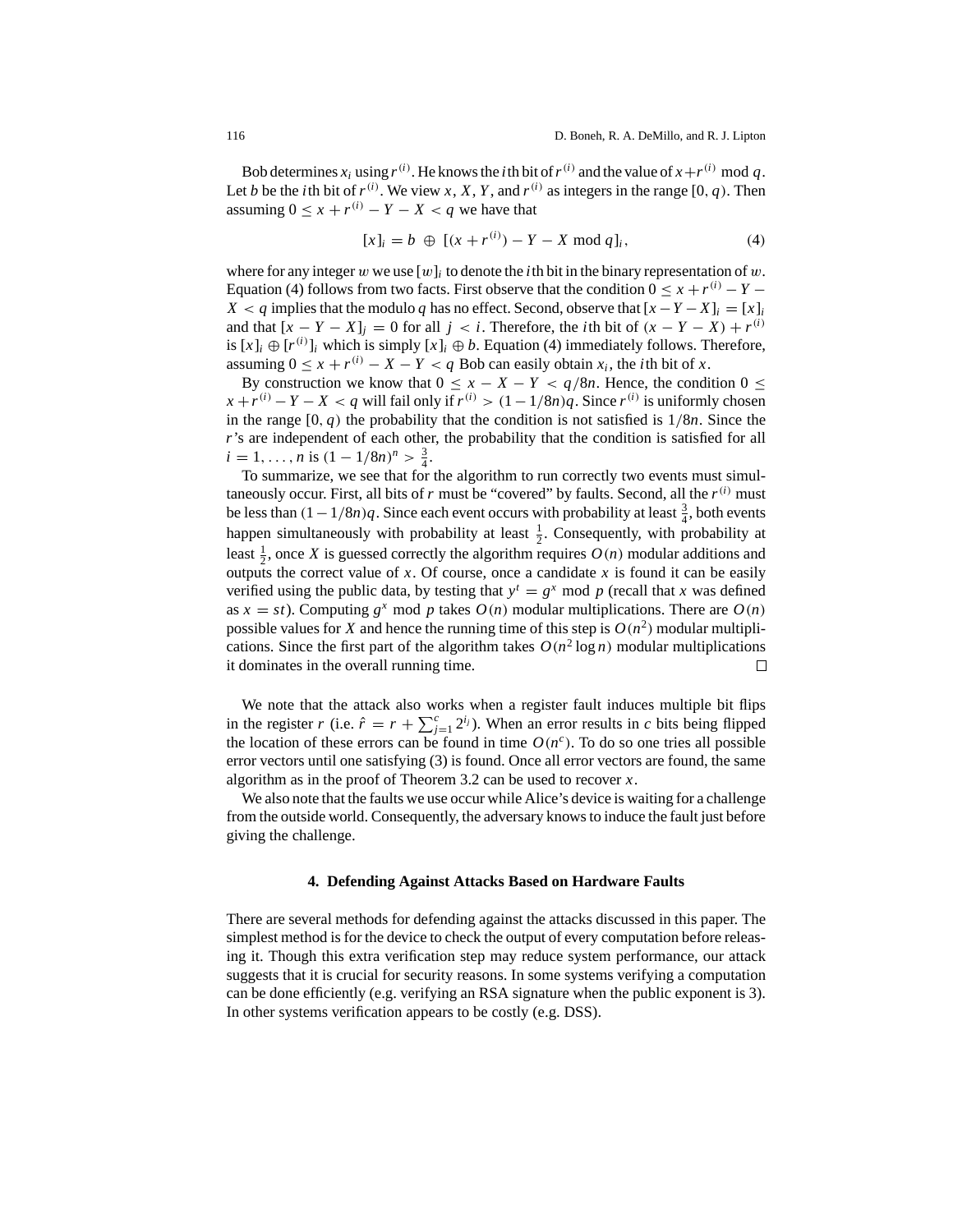Due to the extreme vulnerability of RSA–CRT checking should be required whenever it is used. This is especially true for a CA where a single transient fault could leak the private key. Shamir [23] presented a clever technique for verifying signatures generated by the RSA–CRT method. When the public exponent *e* is small (e.g. 3) standard verification (i.e. raising the signature to the power of *e*) is still the best way to go. However, for larger values of *e*, Shamir's trick is a clear win. For completeness we describe Shamir's approach. Recall that in RSA–CRT one signs a message M by computing  $S_1 = M^d$  mod p and  $S_2 = M^d$  mod *q*. The results are then combined with CRT to build *S*. Shamir suggests picking a small random number *r* (e.g. 32 bits) and computing  $S_1 = M^d$  mod *pr* and  $S_2 = M^d$  mod *qr*. The overhead in performance is negligible. One then checks that  $S_1$  mod  $r = S_2$  mod *r*. If the test fails, an error occurred in one of the exponentiations. If the test succeeds the signature *S* is constructed from  $S_1$  mod  $p$  and  $S_2$  mod  $q$ . Overall, the performance cost is negligible. The check done modulo *r* defends against a random error during the exponentiation. Other methods should be used to defend against errors in the CRT step.

Our attack on authentication protocols such as the Fiat–Shamir scheme uses a register fault which occurs while the device is waiting for a response from the outside world. One cannot protect against this type of a fault by simply verifying the computation. As far as the device is concerned, it computed the correct output given the input stored in its memory. Therefore, to protect multi-round authentication schemes one must ensure that the internal state of the device cannot be affected. Consequently, our attack suggests that for *security reasons* devices must protect internal memory by using error detection bits.

Another way to prevent our attack on RSA signatures is to introduce randomness into the signature process. See for instance the system suggested by Bellare and Rogaway [4]. In such schemes RSA is applied to  $F(M, r)$  where *F* is some formatting function and  $r$  is a random string. The randomness ensures that the signer never signs the same message twice. Furthermore, given an erroneous signature the verifier does not know the full plain-text  $F(M, r)$  that was signed (*r* is not a part of the message *M*). Consequently, the attack of Section 2.2 cannot be applied to such a system.

## **5. Summary and Open Problems**

We described general attack techniques based on hardware and software errors. The attack applies to several cryptosystems. We showed that signature schemes using CRT, e.g. RSA and Rabin signatures, are especially vulnerable to this kind of attack. Other implementations of RSA are also vulnerable though many more faults are necessary. Fault attacks also apply to authentication schemes. For instance, we showed how to attack the Fiat–Shamir and Schnorr identification protocols.

Verifying the computation and protecting internal storage using error detection bits defeats attacks based on hardware faults. We hope that this paper demonstrates that these measures are necessary for *security reasons*. Methods of program checking [6] may come in useful when verifying computations in cryptographic protocols. A result of Frankel et al. [10] could prove useful in this context.

An obvious open problem is whether the attacks described in this paper can be improved. That is, can one mount a successful attack using fewer faults? For instance,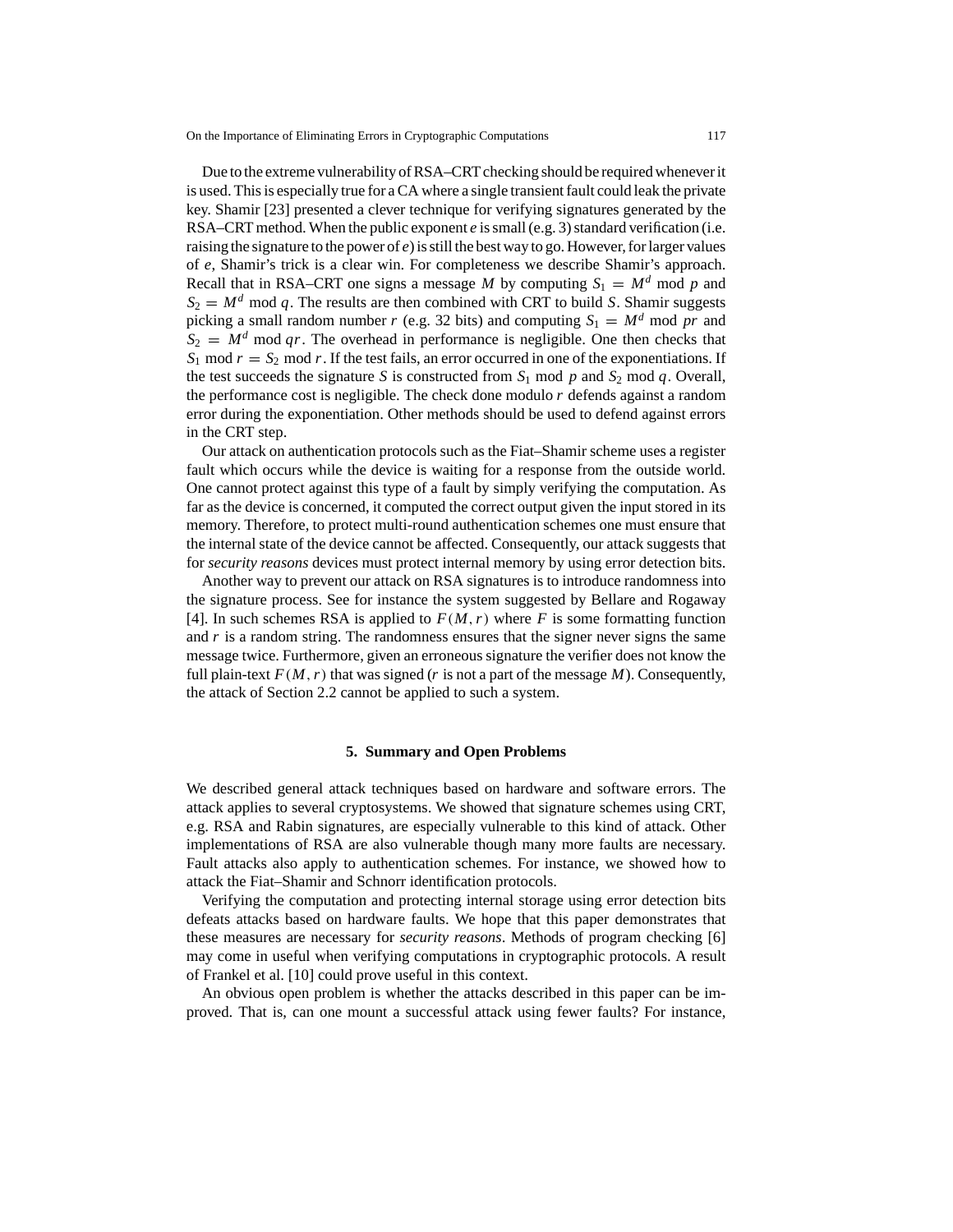can a general implementation of RSA be attacked using significantly fewer faults than *n*, say  $\sqrt{n}$  (here *n* is the size of the modulus)? Such a result would significantly improve Theorem 2.1. Another interesting question is whether an implementation of the Bellare–Rogaway signature scheme [4] based on RSA–CRT can be attacked using a single erroneous signature.

### **Acknowledgments**

We are grateful to Arjen Lenstra for his helpful comments. We also thank Adi Shamir and Eli Biham for their support. We thank the anonymous referees for their great help in improving the presentation.

## **References**

- [1] R. Anderson, M. Kuhn, Tamper resistance—a cautionary note, in *Proc*. *of Second USENIX Workshop on Electronic Commerce*, pp. 1–11.
- [2] R. Anderson, M. Kuhn, Low cost attacks on tamper resistant devices, in *Proc*. *of* 5*th Security Protocols Workshop*, LNCS 1361, Springer-Verlag, Berlin, pp. 125–136, 1997.
- [3] F. Bao, R. Deng, Y. Han, A. Jeng, A.D. Narasimhalu, T. Ngair, Breaking public key cryptosystems on tamper resistant devices in the presence of transient faults, in *Proc*. *of* 5*th Security Protocol Workshop*, LNCS 1361, Springer-Verlag, Berlin, pp. 115–124, 1997.
- [4] M. Bellare, P. Rogaway, The exact security of digital signatures—how to sign with RSA and Rabin, in *Proc*. *of Eurocrypt '*96, LNCS 1070, Springer-Verlag, Berlin, pp. 399–416, 1996.
- [5] E. Biham, A. Shamir, Differential fault analysis of secret key cryptosystems, in *Proc*. *of Crypto '*97, LNCS 1294, Springer-Verlag, Berlin, pp. 513–528, 1997.
- [6] M. Blum, H. Wasserman, Program result checking, in *Proc*. *of* 35*th Annual Symposium on Foundations of Computer Science*, IEEE, New York, pp. 382–392, 1994.
- [7] D. Boneh, R. DeMillo, R. Lipton, On the importance of checking cryptographic protocols for faults, in *Proc*. *of Eurocrypt '*97, LNCS 1233, Springer-Verlag, Berlin, pp. 37–51, 1997.
- [8] U. Feige, A. Fiat, A. Shamir, Zero knowledge proofs of identity, *Journal of Cryptology*, Vol. 1, No. 2, pp. 77–94, 1988.
- [9] FIPS (Federal Information Processing Standards), Security requirements for cryptographic modules, FIPS publication 140-1, http://www.nist.gov/itl/csl/fips/fip140-1.txt.
- [10] Y. Frankel, P. Gemmell, M. Yung, Witness based cryptographic program checking and robust function sharing, in *Proc*. *of* 28*th Annual Symposium on Theory of Computing*, ACM, New York, pp. 499–508, 1996.
- [11] L. Guillou, J. Quisquater, A practical zero knowledge protocol fitted to security microprocessor minimizing both transmission and memory, in *Proc*. *Eurocrypt* 88, LNCS 330, Springer-Verlag, Berlin, pp. 123–128, 1988.
- [12] Intel, Analysis of the floating point flaw in the Pentium processor, November 1994, http://www. intel.com/procs/support/pentium/fdiv/white11/index.htm
- [13] M. Joye, A. K. Lenstra, J.-J. Quisquater, Chinese remaindering based cryptosystems in the presence of faults, *Journal of Cryptology*, Vol. 12, No. 4, pp. 241–246, 1999.
- [14] P. Kocher, Timing attacks on implementations of Diffie–Hellman, RSA, DSS, and other systems, in *Proc*. *of Crypto* 96, LNCS 1109, Springer-Verlag, Berlin, pp. 104–113, 1996.
- [15] P. Kocher, J. Jaffe, B. Jun, Differential power analysis: leaking secrets, in *Proc*. *of Crypto* 99, LNCS 1666, Springer-Verlag, Berlin, pp. 388–397, 1999.
- [16] A.K. Lenstra, Memo on RSA signature generation in the presence of faults. Available from the author: arien.lenstra@citicorp.com.
- [17] R. McEliece, Reliability of computer memories, *Scientific American*, Vol. 252, No. 1, pp. 88–92, January 1985.